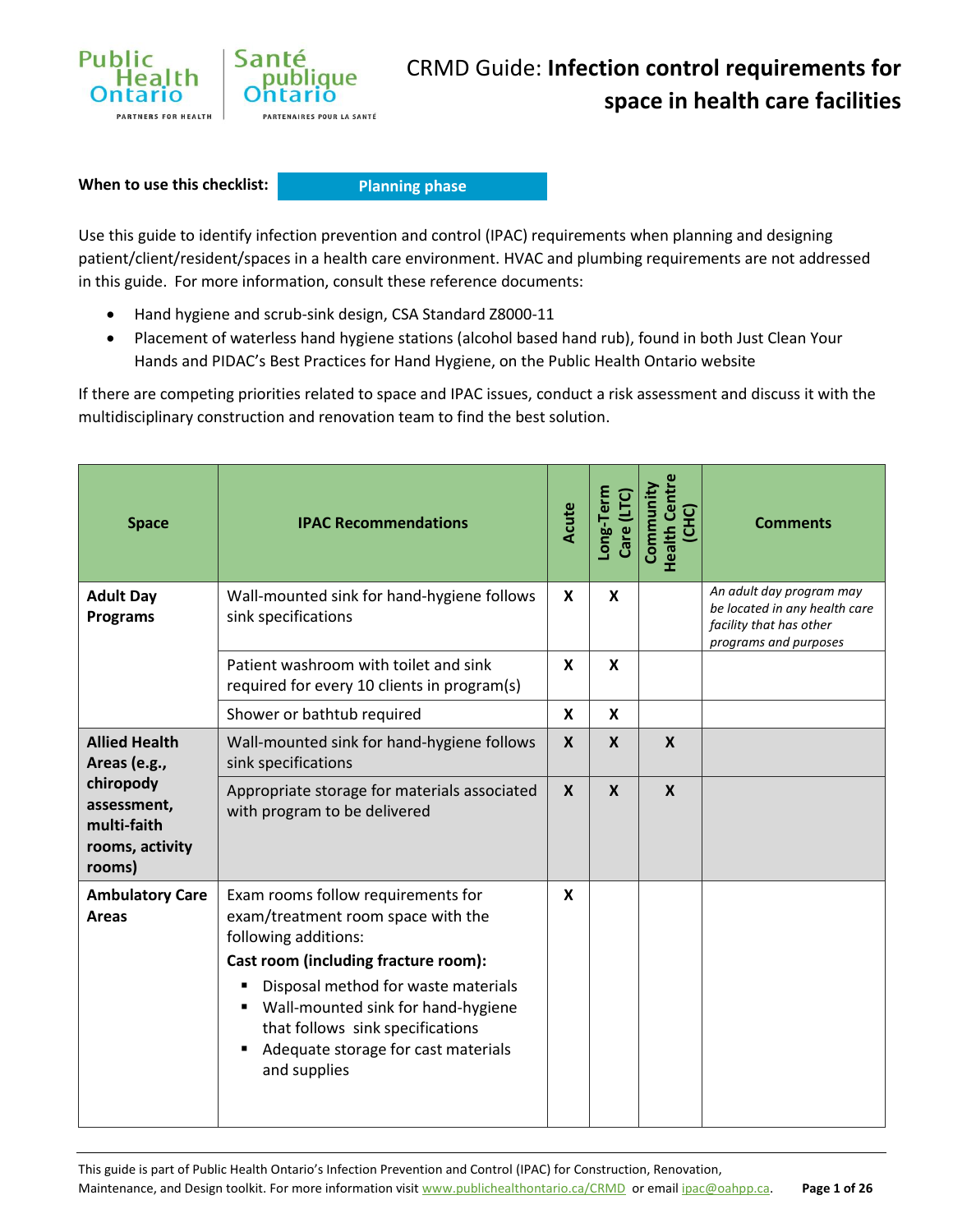| <b>Space</b> | <b>IPAC Recommendations</b>                                                                                                                                                                                                                                                                                                                                                                                                                                                                                                                                                                                                                                                                                                                                                                                                                                                                                                                                                                      | Acute | Long-Term<br>Care (LTC) | <b>Health Centre</b><br>Community<br><b>UHC</b> | <b>Comments</b> |
|--------------|--------------------------------------------------------------------------------------------------------------------------------------------------------------------------------------------------------------------------------------------------------------------------------------------------------------------------------------------------------------------------------------------------------------------------------------------------------------------------------------------------------------------------------------------------------------------------------------------------------------------------------------------------------------------------------------------------------------------------------------------------------------------------------------------------------------------------------------------------------------------------------------------------------------------------------------------------------------------------------------------------|-------|-------------------------|-------------------------------------------------|-----------------|
|              | <b>Dialysis</b><br>Hand-hygiene sinks:<br>Follow specifications for hand-hygiene sinks<br>Water supply and drainage separate from<br>hemodialysis plumbing<br>Dedicated e.g., sink in treatment, exam, and<br>procedure rooms<br>One-hand-hygiene sink for every 3<br>treatment stations at a minimum in each<br>treatment pod<br>Minimum of 4 feet between lounge /<br>treatment chairs<br>Adequate storage for supplies including PPE<br>that is accessible to staff<br>Adequate number of rooms based on<br>functional program needs and following<br>specifications for such rooms<br>Clean supply room within the space<br>includes:<br>Wall-mounted sink for hand-hygiene<br>٠<br>follows sink specifications<br>Counter space for supply preparation<br>٠<br>Space for additional storage in the<br>event of delivery delays<br>Soiled utility room within the space<br>includes:<br>Method for disposal of chemical waste<br>Space for higher volumes of regular<br>and biomedical waste | X     |                         |                                                 |                 |
|              | Endoscopy<br>Space for collection, storage and disposal of<br>soiled materials (e.g., soiled utility room)<br>Storage area for clean supplies and linens<br>Closed, ventilated cupboards for cleaned<br>scopes if stored in the procedure room<br>Housekeeping closet in the area<br>Patient washroom<br>Toilets for public near the waiting room but<br>separate from patient-care and staff areas                                                                                                                                                                                                                                                                                                                                                                                                                                                                                                                                                                                              | X     |                         |                                                 |                 |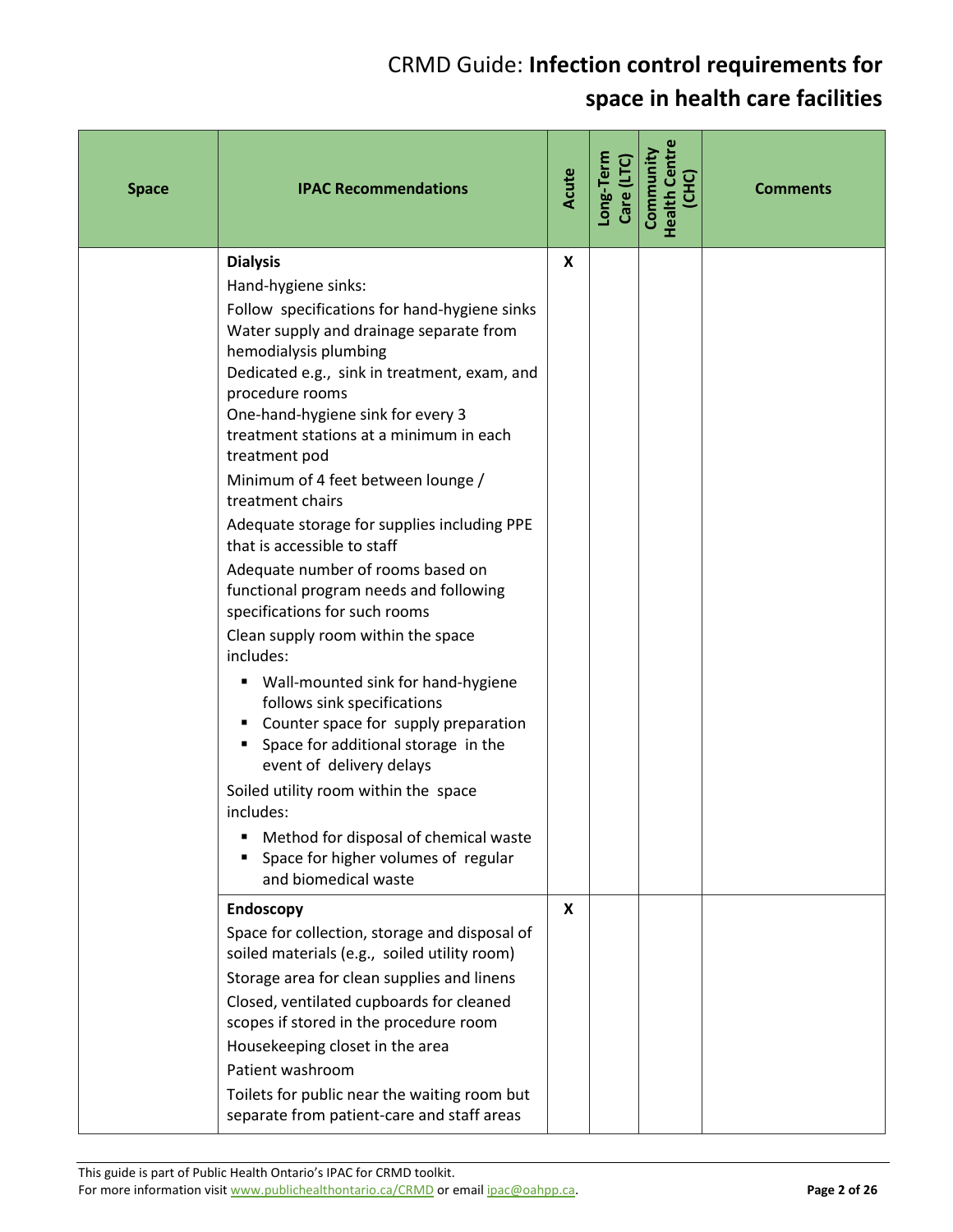| <b>Space</b>                                                    | <b>IPAC Recommendations</b>                                                                                                                                                                                                                                                                                                                                                                                                                                                                                                                                   | Acute        | Long-Term<br>Care (LTC) | <b>Health Centre</b><br>Community<br>(CHC) | <b>Comments</b>                                                                                                                         |
|-----------------------------------------------------------------|---------------------------------------------------------------------------------------------------------------------------------------------------------------------------------------------------------------------------------------------------------------------------------------------------------------------------------------------------------------------------------------------------------------------------------------------------------------------------------------------------------------------------------------------------------------|--------------|-------------------------|--------------------------------------------|-----------------------------------------------------------------------------------------------------------------------------------------|
|                                                                 | <b>Oncology</b><br>Adequate storage for supplies within the<br>department<br>All rooms as per functional program needs                                                                                                                                                                                                                                                                                                                                                                                                                                        | X            |                         |                                            |                                                                                                                                         |
|                                                                 | <b>Radiation treatment</b><br>Wall-mounted sink for hand-hygiene at<br>room entry follows sink specifications, and<br>small shelf for patient-specific denture<br>containers<br>Space for a linen hamper against a wall<br>Transesophageal echocardiography (TEE)<br>equipment cleaning area*:<br>Separate hand -hygiene sink follows<br>specifications<br>Eye-wash station<br>Consider ventilation requirements such<br>as fume hoods and other reprocessing<br>safety measures<br>Deep sinks and stainless steel counters<br>where reprocessing takes place | X            |                         |                                            | This space must meet design<br>and ventilation requirements<br>as found in CSA Z314.8 and<br>CSA Z317.2                                 |
| <b>Assessment</b><br>Room (i.e., small<br>group<br>counselling) | Wall-mounted sink for hand-hygiene follows<br>sink specifications                                                                                                                                                                                                                                                                                                                                                                                                                                                                                             | X            | $x *$                   | $N/A**$                                    | LTC may not have an<br>assessment room<br>** CHC s do not require a<br>hand-hygiene sink in<br>counselling or group<br>rooms or offices |
| <b>Beauty Salon</b>                                             | Sufficient space to allow for secure storage<br>of chemicals, hair drying area, hairdressing<br>chairs and work counters<br>Wall-mounted sink for hand-hygiene follows<br>sink specifications                                                                                                                                                                                                                                                                                                                                                                 | $X^*$        | X                       |                                            | ∗<br>If an acute-care facility<br>offers this service for long-<br>term care areas, the<br>recommendations should<br>be followed        |
| <b>Breastfeeding</b><br>Room                                    | Wall-mounted sink for hand-hygiene follows<br>sink specifications                                                                                                                                                                                                                                                                                                                                                                                                                                                                                             | $\mathsf{x}$ |                         | $N/A^*$                                    | If a community health clinic<br>determines a BF room is<br>needed, it must meet<br>requirements as per acute<br>care                    |
|                                                                 | Change table                                                                                                                                                                                                                                                                                                                                                                                                                                                                                                                                                  | X            |                         |                                            |                                                                                                                                         |
|                                                                 | Storage space provided for<br>equipment/supplies                                                                                                                                                                                                                                                                                                                                                                                                                                                                                                              | X            |                         |                                            |                                                                                                                                         |

This guide is part of Public Health Ontario's IPAC for CRMD toolkit. For more information visit www.publichealthontario.ca/CRMD or email ipac@oahpp.ca. **Page 3** of 26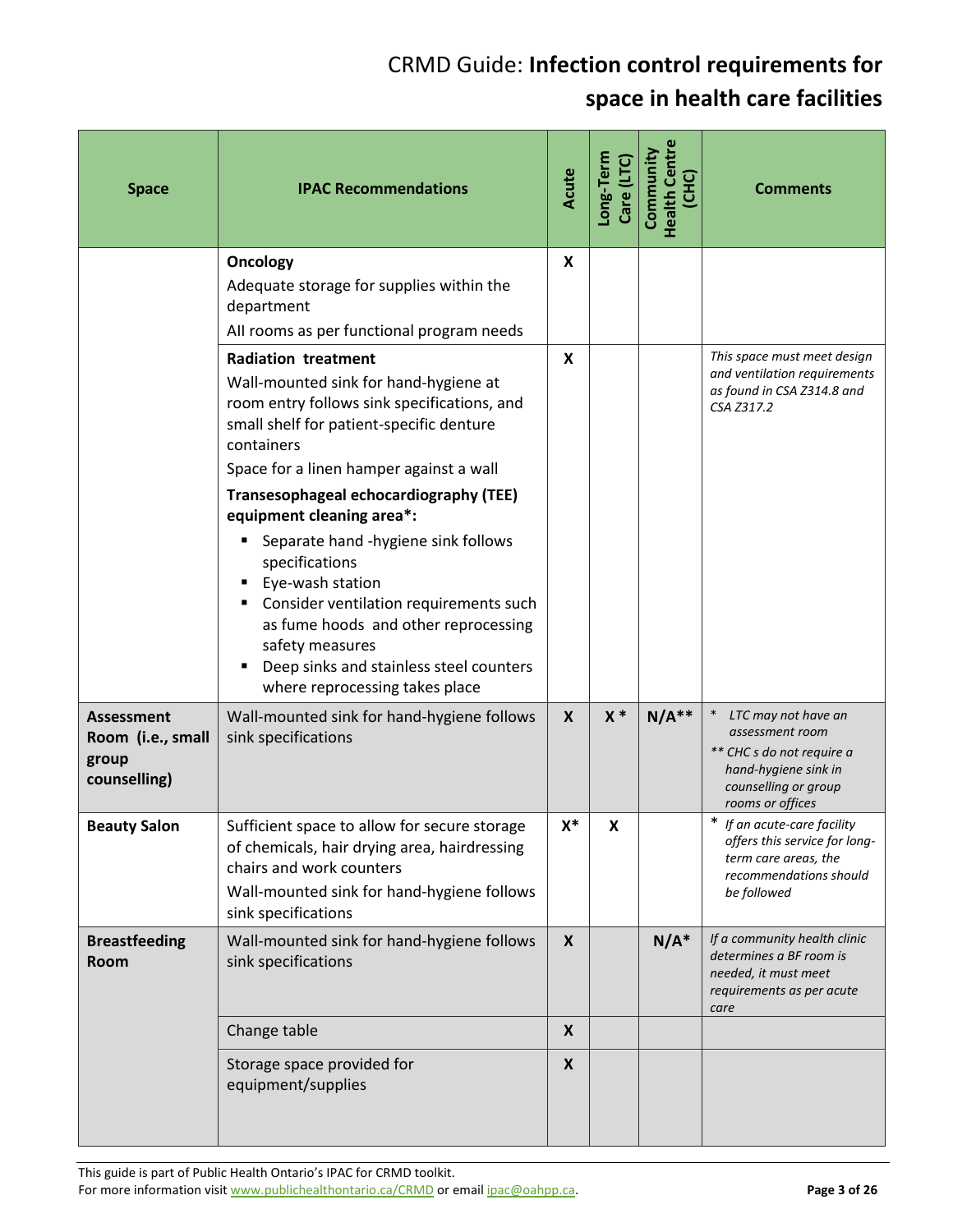| <b>Space</b>                               | <b>IPAC Recommendations</b>                                                                                                                                                                                      | Acute            | Long-Term<br>Care (LTC) | <b>Health Centre</b><br>Community<br>(CHC) | <b>Comments</b> |
|--------------------------------------------|------------------------------------------------------------------------------------------------------------------------------------------------------------------------------------------------------------------|------------------|-------------------------|--------------------------------------------|-----------------|
| <b>Chiropody (foot</b>                     | Room dedicated to foot care services                                                                                                                                                                             |                  |                         | X                                          |                 |
| care services)<br>May include nail         | Wall-mounted sink for hand-hygiene follows<br>sink specifications                                                                                                                                                |                  |                         | X                                          |                 |
| care, wound<br>care, tissue<br>debridement | If orthotics are manufactured, a separate<br>area is required with appropriate storage<br>and management of glues and thinners<br>including a fume hood                                                          |                  |                         | $\boldsymbol{\mathsf{X}}$                  |                 |
|                                            | Sharps management process                                                                                                                                                                                        |                  |                         | X                                          |                 |
|                                            | Follow College of Chiropodists of Ontario<br>guidelines Infection Control Standards of<br>Practice for Chiropodists and Podiatrists for<br>additional information on sinks                                       | $\mathbf{x}$     | X                       | X                                          |                 |
| <b>Clean Supply</b>                        | Separate from soiled utility area                                                                                                                                                                                | $\boldsymbol{X}$ | $\boldsymbol{X}$        | $\boldsymbol{X}$                           |                 |
| <b>Room (Central)</b>                      | Room has secure access limited to<br>clinical/support staff                                                                                                                                                      | $\boldsymbol{X}$ | $\boldsymbol{X}$        |                                            |                 |
|                                            | Mobile shelving for medical /surgical<br>supplies and linen<br>In the central supply area, the bottom shelf<br>of the shelving should be solid                                                                   | $\boldsymbol{X}$ | $\boldsymbol{X}$        | $\boldsymbol{X}$                           |                 |
|                                            | Follow the recommendations for spacing<br>between shelving for clean or sterile<br>supplies:<br>230 mm off the floor (8-10 inches)<br>450 mm (18 inches) from the ceiling<br>50 mm from outside walls (2 inches) | $\boldsymbol{X}$ | $\boldsymbol{X}$        | $\boldsymbol{X}$                           |                 |
|                                            | There is a designated location for storing:<br>Clean and sterile supplies<br>٠<br>Clean linen<br>Crash carts                                                                                                     | $\mathsf{X}$     | $\boldsymbol{X}$        | $\mathsf{x}$                               |                 |
|                                            | Equipment and supplies in storage areas not<br>exposed to direct airflow from HVAC system                                                                                                                        | $\boldsymbol{X}$ | $\boldsymbol{X}$        | $\boldsymbol{X}$                           |                 |
|                                            | Central supply rooms have controlled<br>humidity, temperature and ventilation                                                                                                                                    | $\boldsymbol{x}$ | X                       | X                                          |                 |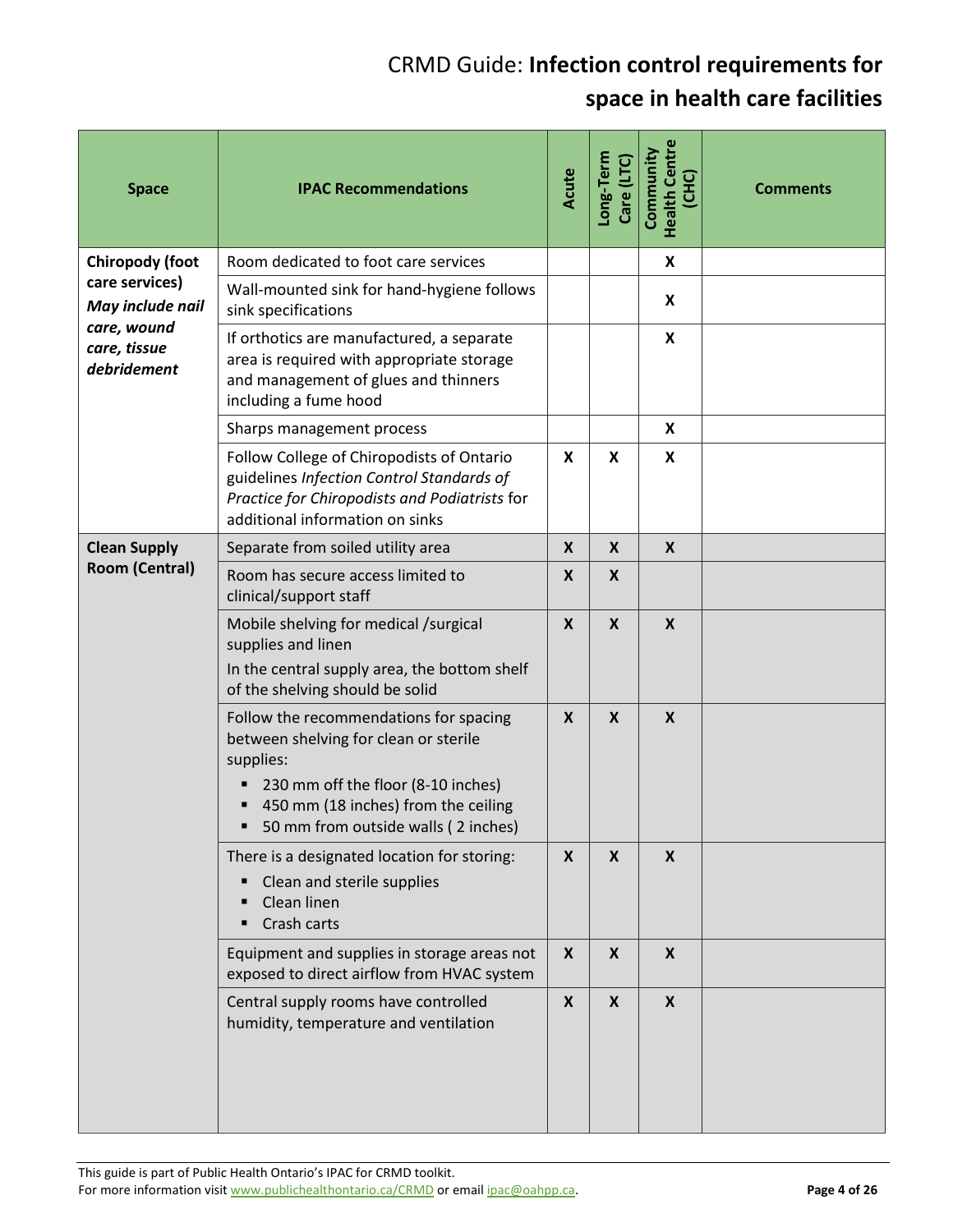| <b>Space</b>                                                                                           | <b>IPAC Recommendations</b>                                                                                                                                                                                                       | Acute                     | Long-Term<br>Care (LTC)   | <b>Health Centre</b><br>Community<br>(CHC) | <b>Comments</b>                                                                                                                                                                                                        |
|--------------------------------------------------------------------------------------------------------|-----------------------------------------------------------------------------------------------------------------------------------------------------------------------------------------------------------------------------------|---------------------------|---------------------------|--------------------------------------------|------------------------------------------------------------------------------------------------------------------------------------------------------------------------------------------------------------------------|
| <b>Clean Supply</b><br>Room/<br><b>Equipment</b><br><b>Storage (located</b><br>within service<br>area) | Size of room is based on needs identified in<br>functional program. (Should include, at a<br>minimum, 2% of the unit space)                                                                                                       | X                         | X                         | X                                          |                                                                                                                                                                                                                        |
|                                                                                                        | Shelving required and follows same<br>guidelines as for the central supply area<br>including:<br>Adjustable and easily maintained<br>٠<br>Open shelving provided along one side<br>Wire racks used to reduce dust<br>accumulation | X                         | X                         | X                                          |                                                                                                                                                                                                                        |
|                                                                                                        | Storage areas have controlled access with<br>access restricted to clinical and support staff                                                                                                                                      | X                         | X                         | X                                          |                                                                                                                                                                                                                        |
|                                                                                                        | Where equipment is stored, adequate<br>electrical and mechanical outlets to allow<br>for recharging                                                                                                                               | $\boldsymbol{\mathsf{x}}$ | $\boldsymbol{\mathsf{x}}$ | $\mathsf{x}$                               |                                                                                                                                                                                                                        |
|                                                                                                        | Soiled items or items for repair should not<br>be stored in clean supply/equipment rooms                                                                                                                                          | X                         | X                         | $\boldsymbol{\mathsf{x}}$                  |                                                                                                                                                                                                                        |
|                                                                                                        | The need for a hand-hygiene or other sink in<br>clean supply area is dependent upon use of<br>area                                                                                                                                | X                         | X                         | X                                          | A hand washing station<br>should be located in close<br>proximity to the room to<br>allow staff to clean/wash<br>hands prior to handling clean<br>material                                                             |
|                                                                                                        | Sink should not be installed in a sterile<br>supply area                                                                                                                                                                          | X                         | X                         | $X^*$                                      | * If trays in a CHC are being<br>prepared in a clean supply<br>room, a hand-hygiene sink<br>may be required. If a sink<br>is provided, it must<br>maintain splash<br>clearances for adjacent<br>surfaces and equipment |
|                                                                                                        | Supply and case carts storage areas<br>provided as close as possible to the point of<br>care                                                                                                                                      | X                         |                           |                                            |                                                                                                                                                                                                                        |
|                                                                                                        | Clean supply rooms provided to avoid<br>stockpiling of supplies in patient rooms                                                                                                                                                  | X                         | X                         | X                                          |                                                                                                                                                                                                                        |
|                                                                                                        | Office supplies stored in a separate area<br>from clean/sterile supplies                                                                                                                                                          | X                         | X                         | X                                          |                                                                                                                                                                                                                        |
|                                                                                                        | Clean storage areas located away from<br>potential sources of environmental<br>contamination                                                                                                                                      | X                         | X                         | $\boldsymbol{x}$                           |                                                                                                                                                                                                                        |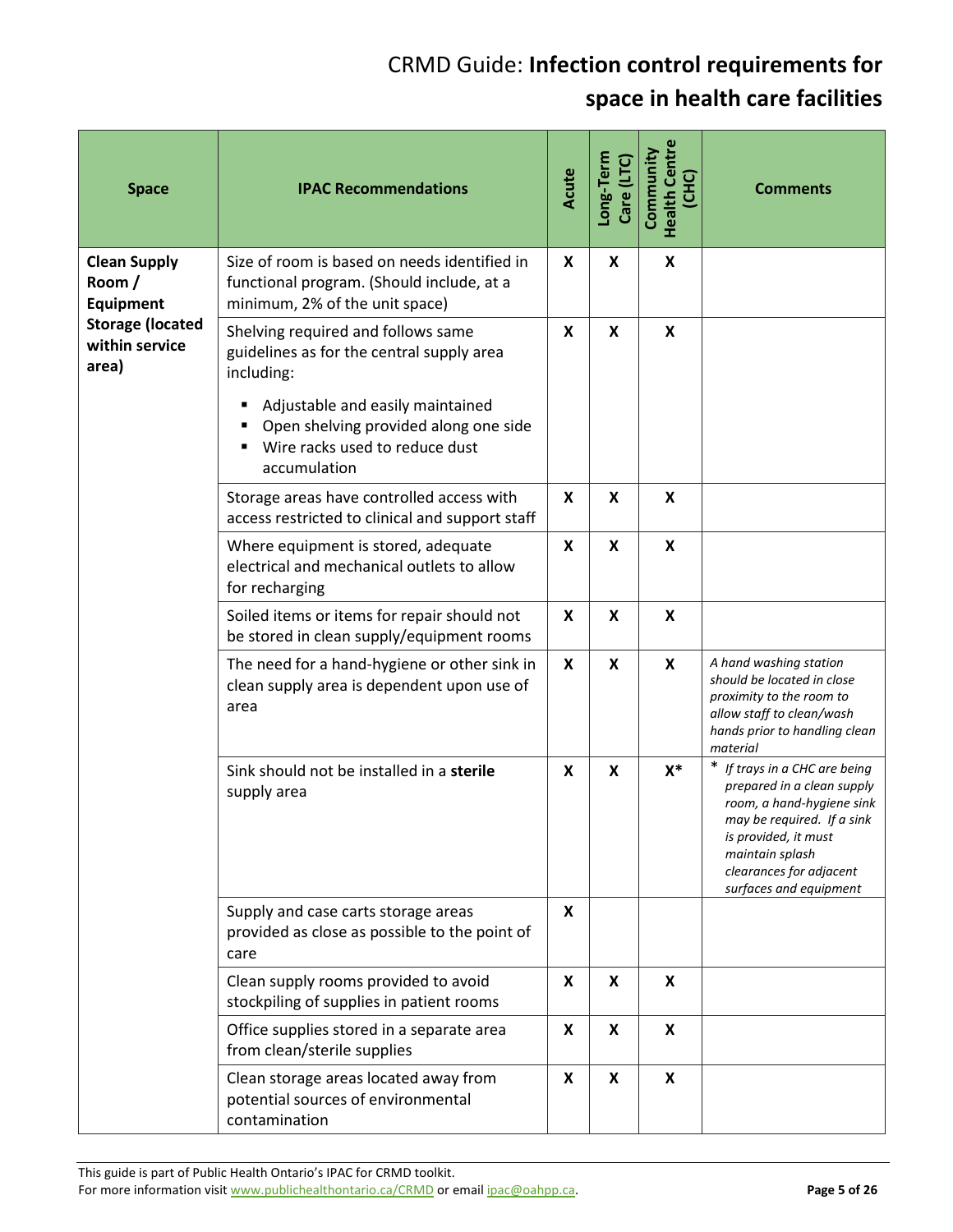| <b>Space</b>                           | <b>IPAC Recommendations</b>                                                                                                                                                                                                                               | Acute        | Long-Term<br>Care (LTC) | <b>Health Centre</b><br>Community | <b>Comments</b>                                                                                                              |
|----------------------------------------|-----------------------------------------------------------------------------------------------------------------------------------------------------------------------------------------------------------------------------------------------------------|--------------|-------------------------|-----------------------------------|------------------------------------------------------------------------------------------------------------------------------|
| <b>Critical Care</b><br><b>Areas</b>   | A plan for human waste disposal. Consider<br>patient population to determine number of<br>toilets or other systems that will be used                                                                                                                      | $X^*$        |                         |                                   | Washrooms in ICUs may<br>be omitted; however,<br>consider an alternative<br>means of waste<br>management                     |
|                                        | Disposal system for dialysis fluid where<br>dialysis may be performed                                                                                                                                                                                     | X            |                         |                                   |                                                                                                                              |
| Diagnostic /<br><b>Medical Imaging</b> | Hand-hygiene sink:<br>In an MRI suite, the sink may be<br>٠<br>immediately outside room or in room if<br>plastic pipes are installed through<br>radio-frequency cage                                                                                      | $\mathsf{x}$ |                         |                                   |                                                                                                                              |
|                                        | Access to patient washrooms and change<br>rooms provided for each modality or service                                                                                                                                                                     | X            |                         |                                   |                                                                                                                              |
|                                        | Area(s) for segregation of patients who<br>require airborne precautions                                                                                                                                                                                   | X.           |                         |                                   |                                                                                                                              |
|                                        | Hand-hygiene sinks (or stations) follow sink<br>specifications:<br>At point of contact with patients<br>At entry/exit of patient rooms and<br>procedure rooms, including control<br>room<br>In areas where invasive/operative<br>procedures are performed | X            |                         |                                   |                                                                                                                              |
|                                        | Adequate space for storing soiled reusable<br>medical devices. Reprocessing should be<br>done in the central reprocessing area*                                                                                                                           | X            |                         |                                   | *<br>If decontamination and<br>sterilization are done in<br>the department, CSA<br>Z314.8 and CSA Z314.3<br>must be followed |
|                                        | Clean and soiled areas for<br>disinfection/sterilization are physically<br>separate from each other                                                                                                                                                       | X            |                         |                                   |                                                                                                                              |
| <b>Dietary Services</b>                | Designated hand-washing area has an<br>appropriate sink that follows sink<br>specifications                                                                                                                                                               | $\mathsf{X}$ | $\boldsymbol{X}$        |                                   |                                                                                                                              |
|                                        | Separate and sufficient storage space for<br>garbage cans/recycling bins                                                                                                                                                                                  | X            | X                       |                                   |                                                                                                                              |
|                                        | Separate housekeeping/janitor's closet and<br>equipped with a curb sink                                                                                                                                                                                   | X            | X                       |                                   |                                                                                                                              |

This guide is part of Public Health Ontario's IPAC for CRMD toolkit. For more information visit www.publichealthontario.ca/CRMD or email ipac@oahpp.ca. **Page 6 Page 6** of 26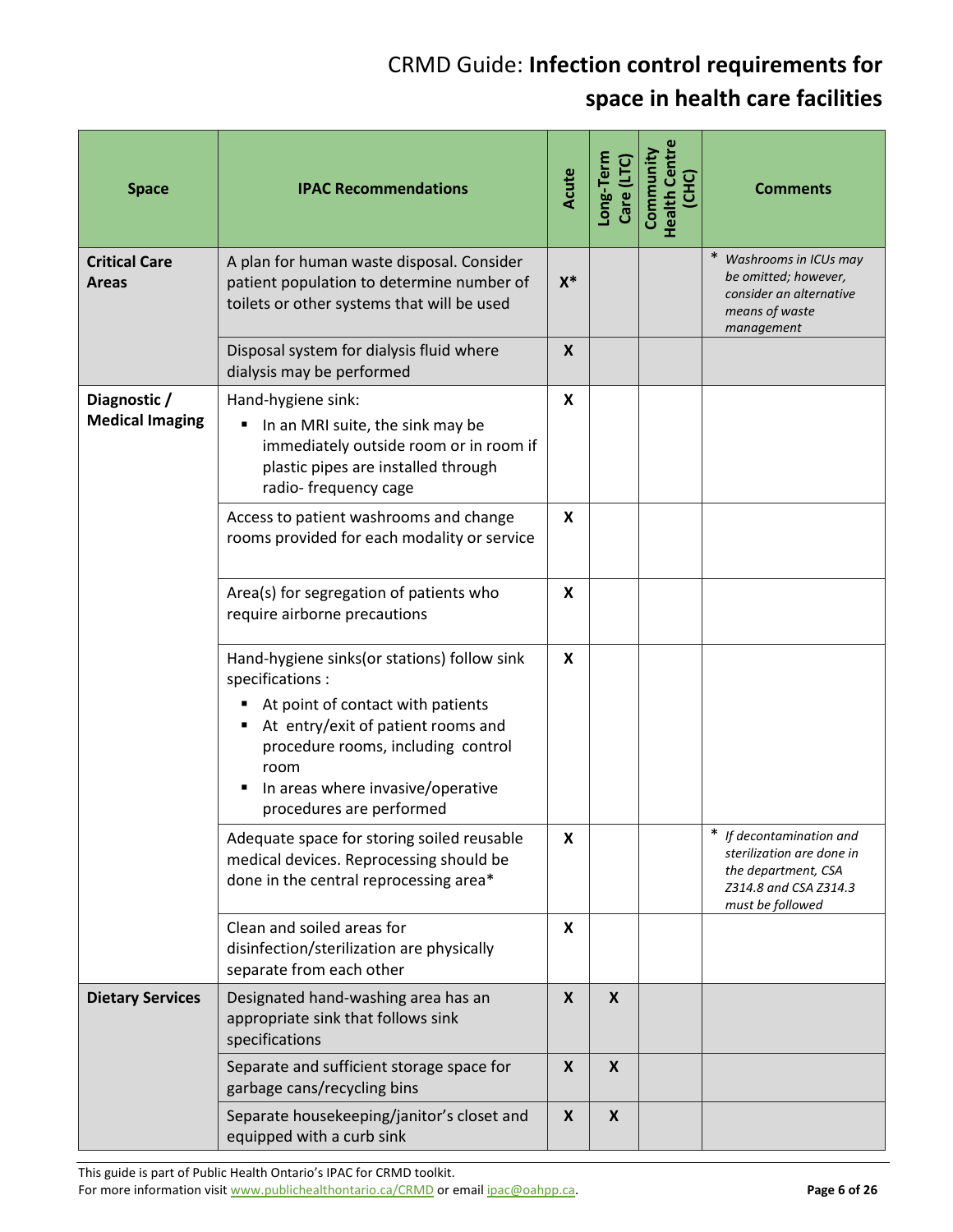| <b>Space</b>                                 | <b>IPAC Recommendations</b>                                                                                                                                                                                                    | Acute            | Long-Term<br>Care (LTC) | <b>Health Centre</b><br>Community<br>(CHC) | <b>Comments</b>                                                          |
|----------------------------------------------|--------------------------------------------------------------------------------------------------------------------------------------------------------------------------------------------------------------------------------|------------------|-------------------------|--------------------------------------------|--------------------------------------------------------------------------|
| <b>Dining Room</b><br>(seating area<br>only) | <b>New construction:</b><br>When planning the space, assume 100% of<br>the population is in wheelchairs                                                                                                                        | X                | X                       |                                            |                                                                          |
|                                              | Include space to store additional/ stackable<br>chairs and other supplies                                                                                                                                                      | X                | X                       |                                            | A patient dining room is not<br>required in a community<br>health centre |
|                                              | Rooms may be subdivided to enable multi-<br>purpose activities (e.g., activities, group<br>education). Consider additional space to<br>accommodate this                                                                        | X                | X                       |                                            |                                                                          |
|                                              | Hand-hygiene sink included in each<br>subdivided space                                                                                                                                                                         | X                | X                       |                                            |                                                                          |
|                                              | Convenient access to a washroom that is<br>separate from patient/resident bedrooms or<br>tub/shower rooms                                                                                                                      |                  | X                       |                                            |                                                                          |
|                                              | Housekeeper/janitor closet close to dining<br>area for storing supplies and equipment<br>used to clean the dining area/server and<br>equipped with a curb sink                                                                 |                  | X                       |                                            | Janitor closet is specified in<br>LTC only                               |
|                                              | For renovations:<br>CSA identifies the amount of space per bed<br>that must be made available for dining                                                                                                                       | X                | X                       |                                            |                                                                          |
|                                              | If the space for dining is shared among<br>programs, consider additional space<br>requirements for programs (such as<br>outpatient day care)                                                                                   | X                | X                       |                                            |                                                                          |
| Electrodiagnostic<br><b>Services</b>         | Sink for hand-hygiene follows sink<br>specifications                                                                                                                                                                           | $\boldsymbol{x}$ |                         |                                            |                                                                          |
|                                              | Reusable medical devices are sent to<br>centralized reprocessing area or there is a<br>separate designated space for reprocessing                                                                                              | $\mathsf{x}$     |                         |                                            |                                                                          |
|                                              | Clean and soiled areas are separated                                                                                                                                                                                           | X                |                         |                                            |                                                                          |
|                                              | If reprocessing is done, plan for:<br>Appropriate ventilation<br>Appropriate sinks for<br>instrument/equipment cleaning<br>Space for receiving and cleaning soiled<br>materials is separate from storage of<br>clean equipment | X                |                         |                                            |                                                                          |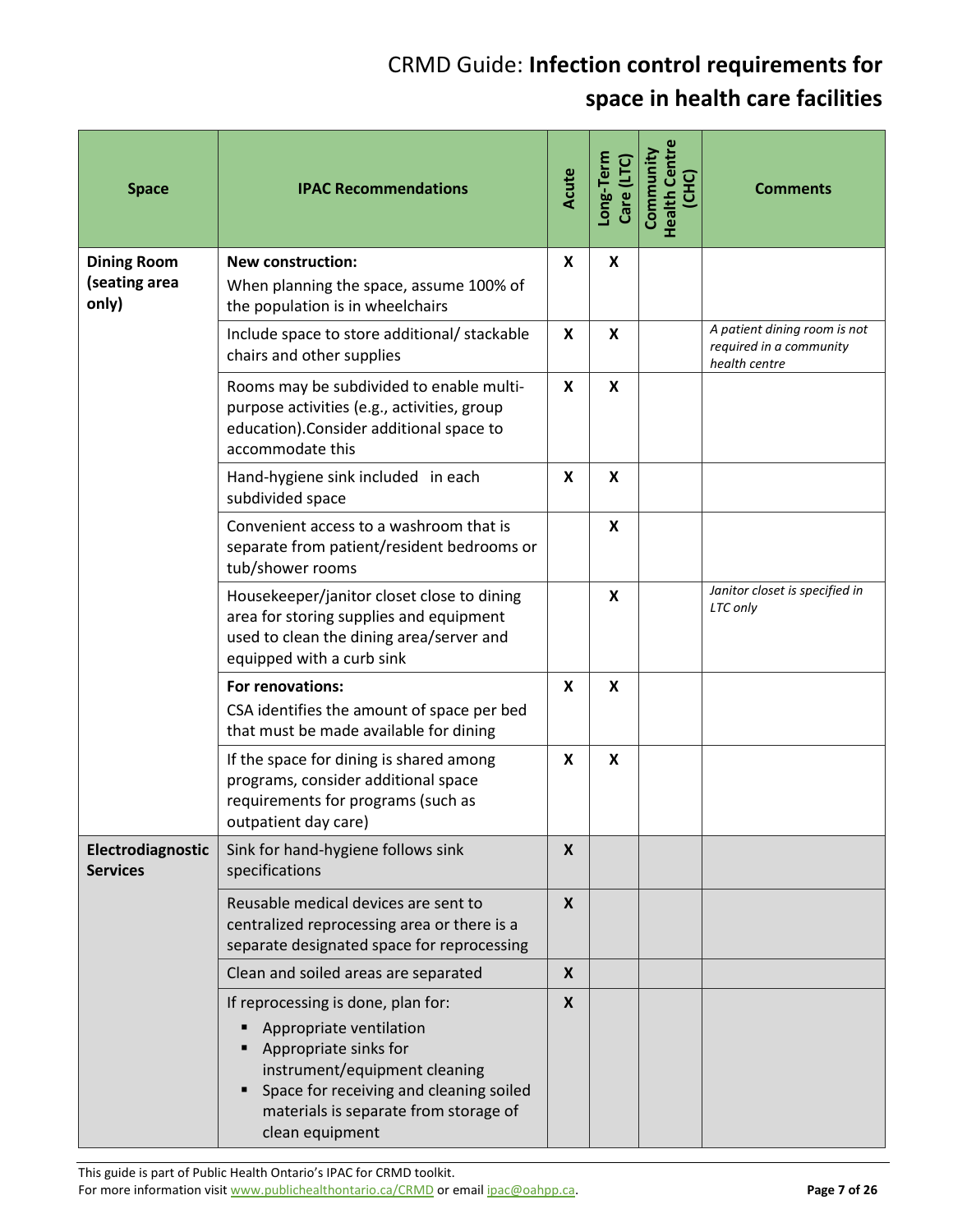| <b>Space</b>                          | <b>IPAC Recommendations</b>                                                                                                                                                                                                                                                            | Acute            | Long-Term<br>Care (LTC) | <b>Health Centre</b><br>Community<br>(CHC) | <b>Comments</b> |
|---------------------------------------|----------------------------------------------------------------------------------------------------------------------------------------------------------------------------------------------------------------------------------------------------------------------------------------|------------------|-------------------------|--------------------------------------------|-----------------|
| <b>Emergency</b><br><b>Department</b> | Triage:<br>Design allows for separation and /or<br>segregation of pediatric patients and<br>patients if presenting with acute respiratory<br>illnesses and gastroenteritis                                                                                                             | X                |                         | $\boldsymbol{\mathsf{x}}$                  |                 |
|                                       | Triage area has adequate ventilation<br>(minimum 12 ACH with negative pressure-<br>see CSA Guidelines)                                                                                                                                                                                 | X                |                         | X                                          |                 |
|                                       | Barrier at reception desk protects staff from<br>potentially infectious patient                                                                                                                                                                                                        | $\boldsymbol{x}$ |                         | $\boldsymbol{\mathsf{X}}$                  |                 |
|                                       | Wall-mounted hand-hygiene sink next to the<br>triage workstation follows sink specifications                                                                                                                                                                                           | $\mathsf{x}$     |                         | $\boldsymbol{\mathsf{x}}$                  |                 |
|                                       | A space for transporting of specimens to the<br>lab                                                                                                                                                                                                                                    | X                |                         | X                                          |                 |
|                                       | <b>Waiting rooms:</b><br>Spatial separation of patients and visitors.<br>Minimum of 1 metre for<br>unscreened/asymptomatic patients and 2<br>metres for symptomatic patients                                                                                                           | X                |                         | $\boldsymbol{\mathsf{x}}$                  |                 |
|                                       | Designated area for separation or<br>segregation of potentially infectious patients                                                                                                                                                                                                    | X                |                         | $\boldsymbol{\mathsf{X}}$                  |                 |
|                                       | 12 ACH with airflow negative compared to<br>adjacent areas                                                                                                                                                                                                                             | X                |                         | $\boldsymbol{\mathsf{x}}$                  |                 |
|                                       | Patient washroom in waiting area. Plan<br>sufficient washrooms to accommodate<br>occupancy                                                                                                                                                                                             | X                |                         |                                            |                 |
|                                       | <b>Patient area:</b><br>Allow enough space, or plan an alternate<br>space, to separate patients with symptoms<br>of communicable disease from other<br>patients (i.e. Minimum of 1 metre for<br>unscreened/asymptomatic patients and 2<br>metres is required for symptomatic patients) | $\mathsf{x}$     |                         |                                            |                 |
|                                       | Partitions to separate patients or provide<br>single rooms                                                                                                                                                                                                                             | $\mathsf{x}$     |                         |                                            |                 |
|                                       | Consider requirements for medication and<br>vaccine storage                                                                                                                                                                                                                            | X                |                         | $\boldsymbol{\mathsf{X}}$                  |                 |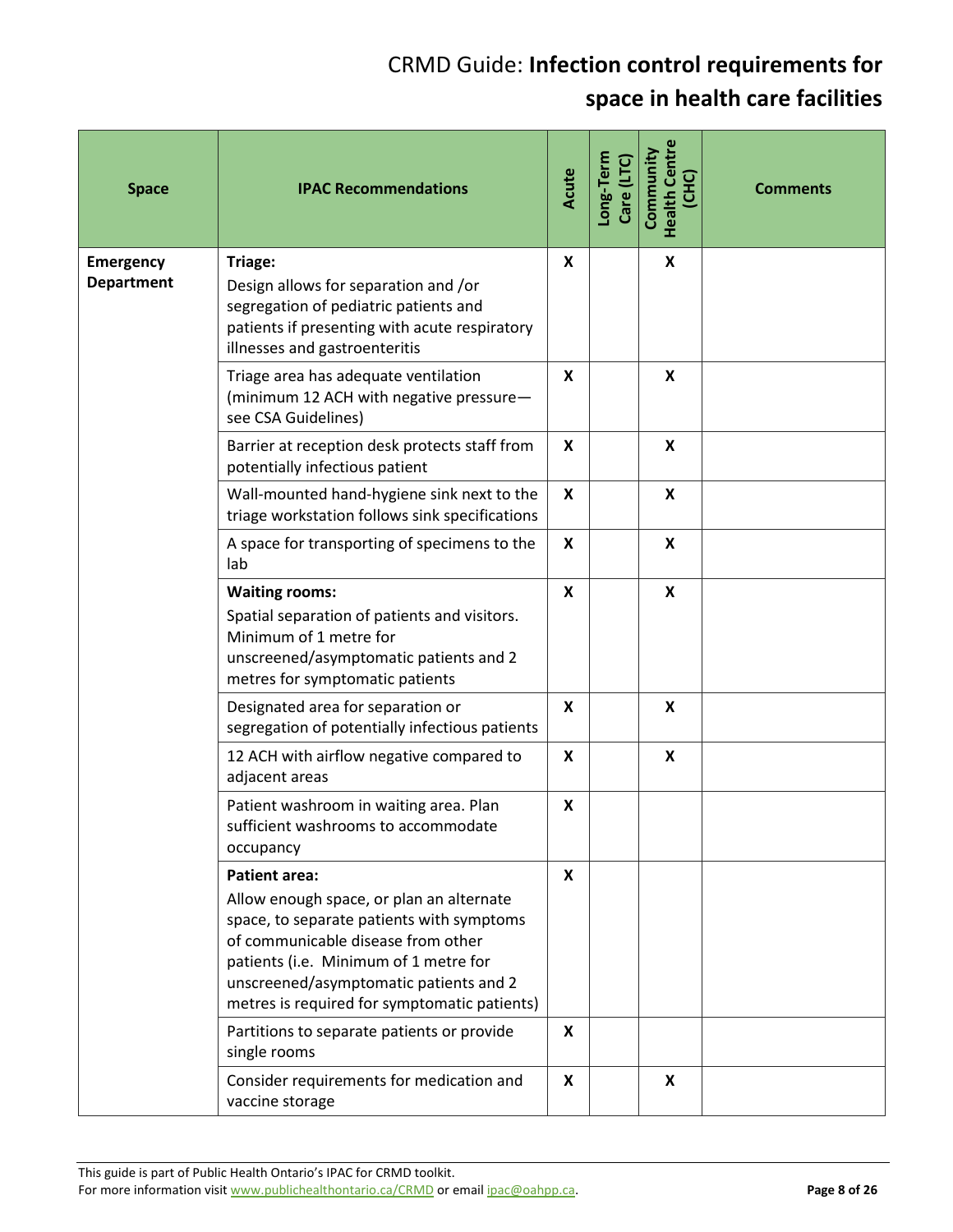| <b>Space</b>                                              | <b>IPAC Recommendations</b>                                                                                                                                                                                                                                                                                                                                                                                     | Acute          | Long-Term<br>Care (LTC) | <b>Health Centre</b><br>Community<br>(CHC) | <b>Comments</b>                                                                                                                                                                                                                                                                                                                    |
|-----------------------------------------------------------|-----------------------------------------------------------------------------------------------------------------------------------------------------------------------------------------------------------------------------------------------------------------------------------------------------------------------------------------------------------------------------------------------------------------|----------------|-------------------------|--------------------------------------------|------------------------------------------------------------------------------------------------------------------------------------------------------------------------------------------------------------------------------------------------------------------------------------------------------------------------------------|
|                                                           | At least 1 toilet for every 8 treatment rooms                                                                                                                                                                                                                                                                                                                                                                   | X              |                         |                                            |                                                                                                                                                                                                                                                                                                                                    |
|                                                           | Staff have a separate washroom in area                                                                                                                                                                                                                                                                                                                                                                          | X              |                         | X                                          | See "staff washroom"<br>recommendations                                                                                                                                                                                                                                                                                            |
|                                                           | Storage near treatment area for<br>med/surgical supplies and other patient-<br>care equipment. Storage area is away from<br>public traffic and has controlled access                                                                                                                                                                                                                                            | $\mathsf{x}$   |                         |                                            |                                                                                                                                                                                                                                                                                                                                    |
|                                                           | Children's play area:<br>If design incorporates a child play area,<br>allow for spatial separation and design to<br>reduce transmission of organisms. It is not<br>recommended to provide toys and books.<br>Parents/patients should bring their own                                                                                                                                                            | X              |                         | X                                          |                                                                                                                                                                                                                                                                                                                                    |
|                                                           | <b>Decontamination area:</b><br>Decontamination area with access from the<br>outside and adjacent to the ambulance<br>garage. Allows for easy movement of patient<br>to an airborne isolation room if needed.<br>Area contains:<br>Shower area<br>Negative air flow exhausted to outside<br>Plan storage space and access to chemical,<br>biological, radiological and nuclear (CBRN)<br>equipment and supplies | X              |                         | $\ast$                                     | * A CHC should perform a<br>risk assessment to<br>determine if a shower<br>room for patient use is<br>required. It could also be<br>used as a<br>decontamination room                                                                                                                                                              |
| Exam /<br>Procedure /<br><b>Treatment</b><br><b>Rooms</b> | Wall-mounted sink in each exam room for<br>hand-hygiene follows sink specifications                                                                                                                                                                                                                                                                                                                             | $\mathsf{X}^*$ | $X^*$                   | $X***$                                     | Hand-hygiene sink is<br>recommended for every<br>3 patients, no further<br>than 6 meters from each<br>patient station<br>** Long-term care facilities<br>may not have<br>procedure/treatment<br>specific rooms<br>$***$<br>For CHC, the<br>requirement is for the<br>hand-hygiene sink to be<br>near the latch side of<br>the door |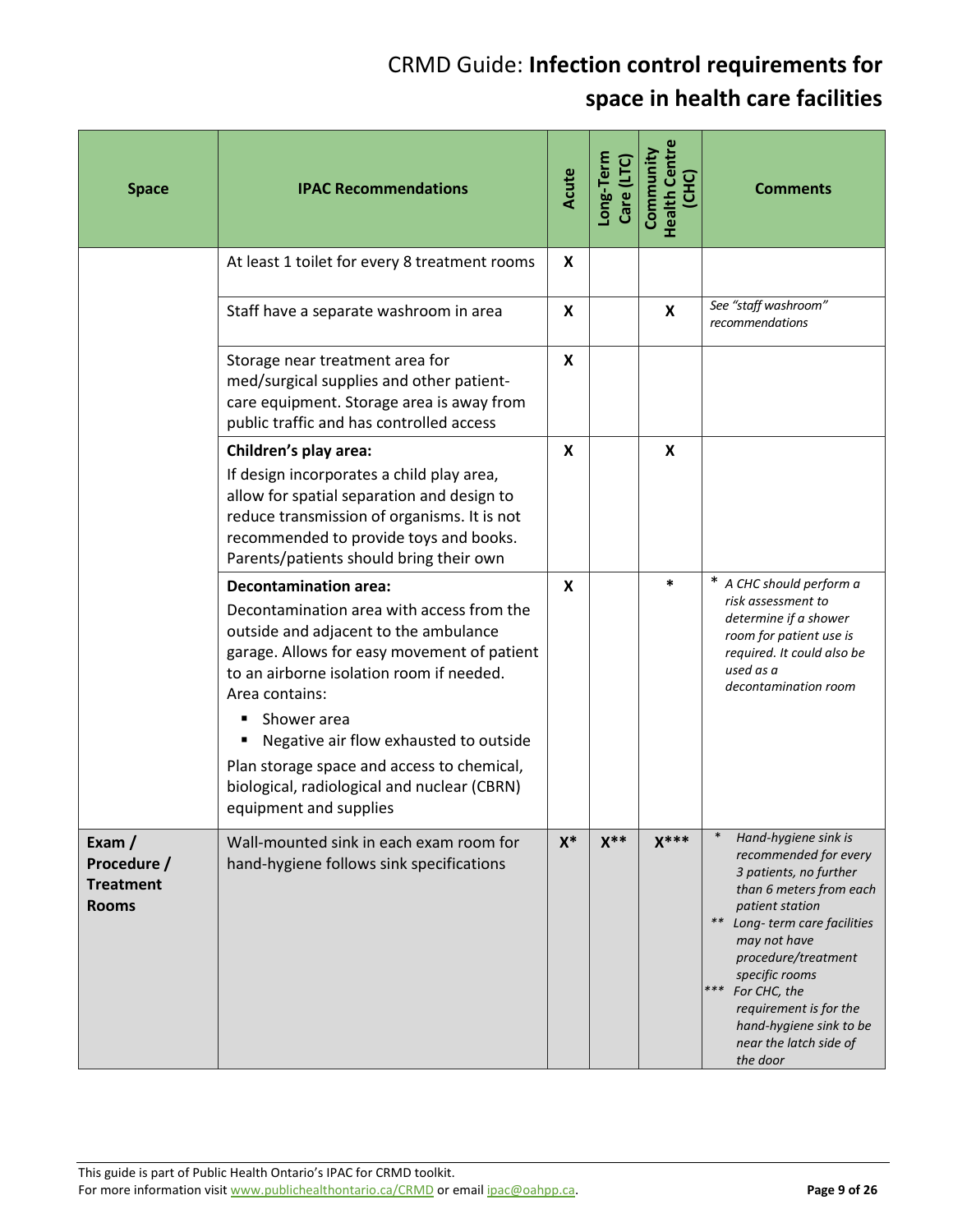| <b>Space</b>                                   | <b>IPAC Recommendations</b>                                                                                                                                                                                                                                                                                                                                                                                                                                                                                      | Acute            | Long-Term<br>Care (LTC    | <b>Health Centre</b><br>Community<br>(CHC) | <b>Comments</b>                                                                                        |
|------------------------------------------------|------------------------------------------------------------------------------------------------------------------------------------------------------------------------------------------------------------------------------------------------------------------------------------------------------------------------------------------------------------------------------------------------------------------------------------------------------------------------------------------------------------------|------------------|---------------------------|--------------------------------------------|--------------------------------------------------------------------------------------------------------|
|                                                | Method for sharps disposal at point of use in<br>the exam rooms                                                                                                                                                                                                                                                                                                                                                                                                                                                  | $\mathbf{x}$     | $X^*$                     | $\boldsymbol{X}$                           | Long-term care facilities<br>may not have<br>procedure/treatment<br>specific rooms                     |
|                                                | Space for soiled-linen hamper and garbage<br>container in the room                                                                                                                                                                                                                                                                                                                                                                                                                                               | $\mathbf{x}$     | $\boldsymbol{\mathsf{X}}$ | $\boldsymbol{X}$                           |                                                                                                        |
|                                                | Designated patient washroom, clean supply<br>room and soiled utility room available near<br>overall exam / treatment area                                                                                                                                                                                                                                                                                                                                                                                        | X                | $\boldsymbol{\mathsf{X}}$ | $\boldsymbol{X}$                           |                                                                                                        |
|                                                | One exam space /patient. Patients are not to<br>be placed in open bays                                                                                                                                                                                                                                                                                                                                                                                                                                           | X                | $\boldsymbol{\mathsf{X}}$ | $\boldsymbol{X}$                           |                                                                                                        |
|                                                | Exam room has a clean area or space for<br>staff to don PPE before entering the room.<br>Space may be shared for up to 4 rooms, as<br>long as there is not more than 3.6 m<br>between the room and the space                                                                                                                                                                                                                                                                                                     | $\boldsymbol{X}$ |                           |                                            |                                                                                                        |
| Exam /<br><b>Treatment</b><br><b>Rooms for</b> | Clean area identified for staff to don PPE<br>before entering room                                                                                                                                                                                                                                                                                                                                                                                                                                               | X                |                           | $X^*$                                      | * A CHC must perform a risk<br>assessment to determine<br>if an airborne isolation<br>room is required |
| <b>Airborne</b><br><b>Isolation</b>            | Risk assessment to determine need for AIR<br>in diagnostic imaging and ambulatory care<br>areas                                                                                                                                                                                                                                                                                                                                                                                                                  | X                |                           |                                            |                                                                                                        |
|                                                | Rooms for airborne isolation require<br>negative pressure:<br>With airflow from hall into<br>٠<br>examination room<br>Exhaust vented to the outside<br>٠<br>Exhausted air does not re-enter<br>٠<br>building<br>If it is recirculated or if the exhausted<br>٠<br>air can re-enter the building, it must<br>pass through a HEPA filter before being<br>exhausted outside<br>Negative pressure airflow and air<br>٠<br>exchanges follow the Z317.2 document<br>(airflow should be inward from<br>adjacent spaces) | X                |                           | X                                          |                                                                                                        |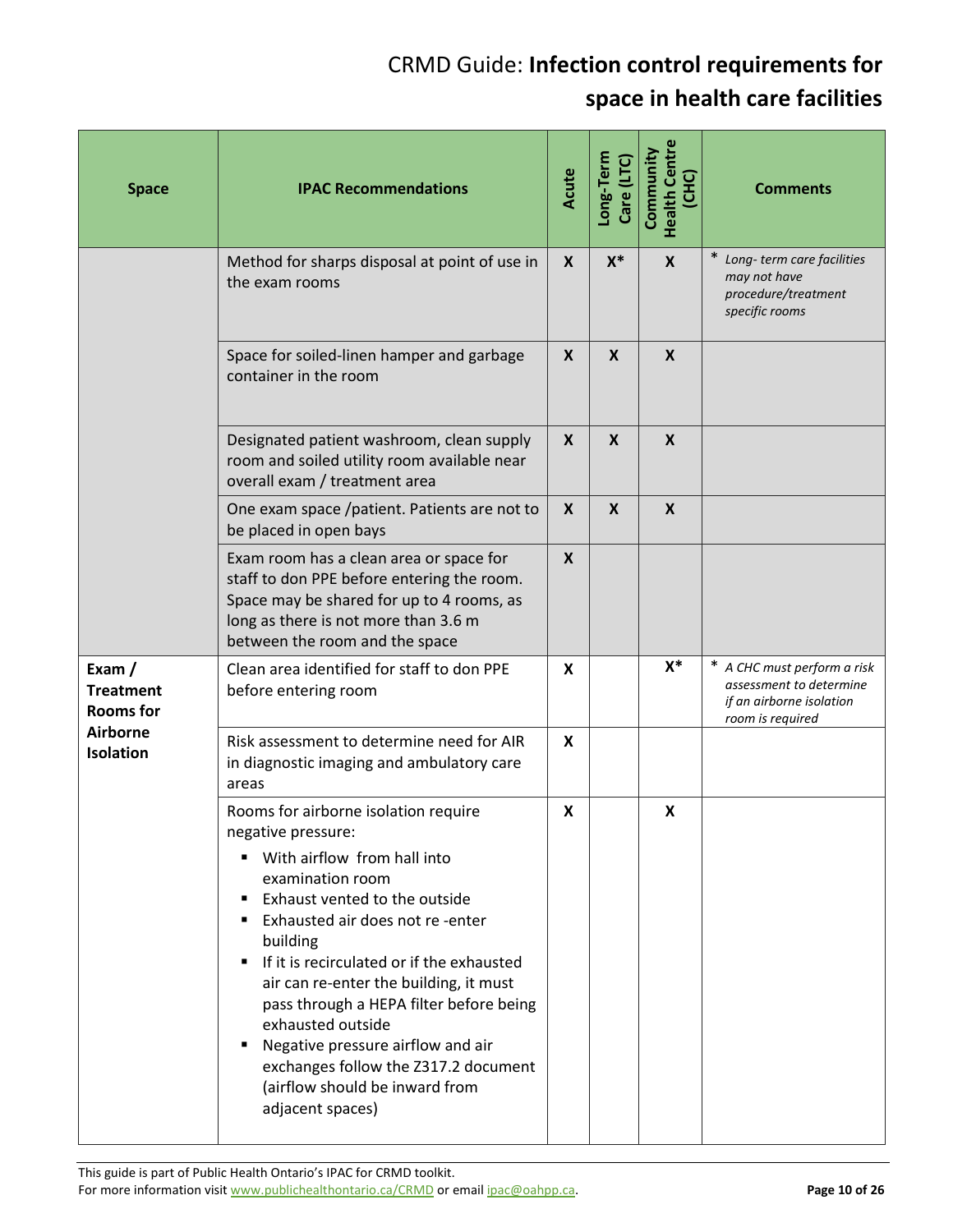| <b>Space</b>                   | <b>IPAC Recommendations</b>                                                                                                                                                                                                  | Acute | Long-Term<br>Care (LTC) | <b>Health Centre</b><br>Community<br>(CHC) | <b>Comments</b>                                                    |
|--------------------------------|------------------------------------------------------------------------------------------------------------------------------------------------------------------------------------------------------------------------------|-------|-------------------------|--------------------------------------------|--------------------------------------------------------------------|
|                                | System to monitor:<br>Air supply and exhaust function<br>п<br>Pressure differential and alarm system<br>located outside each room, monitored<br>daily<br>Measurements taken at the door<br>between the patient room/anteroom | X     |                         | X                                          |                                                                    |
|                                | AIR rooms well sealed to minimize air<br>leakage                                                                                                                                                                             | X     |                         | X                                          |                                                                    |
|                                | Anteroom in areas such as emergency<br>department and bronchoscopy-recovery<br>areas                                                                                                                                         | X     |                         |                                            |                                                                    |
|                                | Doors with direct access to the corridor for<br>patient transport                                                                                                                                                            | X     |                         | X                                          |                                                                    |
|                                | Area for staff to safely remove PPE outside<br>procedure/exam room, and hand-hygiene<br>sink in that area (anteroom)                                                                                                         | x     |                         | X                                          |                                                                    |
|                                | Hand-hygiene sink for staff and patient use:<br>In the room<br>In the anteroom                                                                                                                                               | X     |                         | X                                          |                                                                    |
|                                | Patient washroom adjacent to airborne<br>isolation room                                                                                                                                                                      | X     |                         | $X^*$                                      | * In a CHC setting, a<br>dedicated washroom may<br>not be required |
|                                | If patient washroom is provided, a hand-<br>hygiene sink is in that space                                                                                                                                                    | X     |                         | X                                          |                                                                    |
|                                | Patient visibility maintained. Position<br>windows to allow visibility of the patient                                                                                                                                        | X     |                         | X                                          |                                                                    |
| Gym                            | Hand-hygiene sinks in gym for staff                                                                                                                                                                                          | X     | N/A<br>$\ast$           | $N/A^*$                                    | CHC and LTC facilities may<br>not have a gym area                  |
|                                | Sinks meet accessibility requirements for<br>patients (i.e., can be accessed by people in<br>wheelchairs)                                                                                                                    | X     |                         |                                            |                                                                    |
| Housekeeping<br><b>Closets</b> | Hand-hygiene sink, paper-towel dispenser<br>and waste container                                                                                                                                                              | X     | X                       | $\boldsymbol{\mathsf{x}}$                  |                                                                    |
|                                | Enough space to store housekeeping<br>equipment (e.g., mops, pails), chemicals,<br>cleaning supplies, and chemical dispensing<br>units                                                                                       | X     | X                       | X                                          |                                                                    |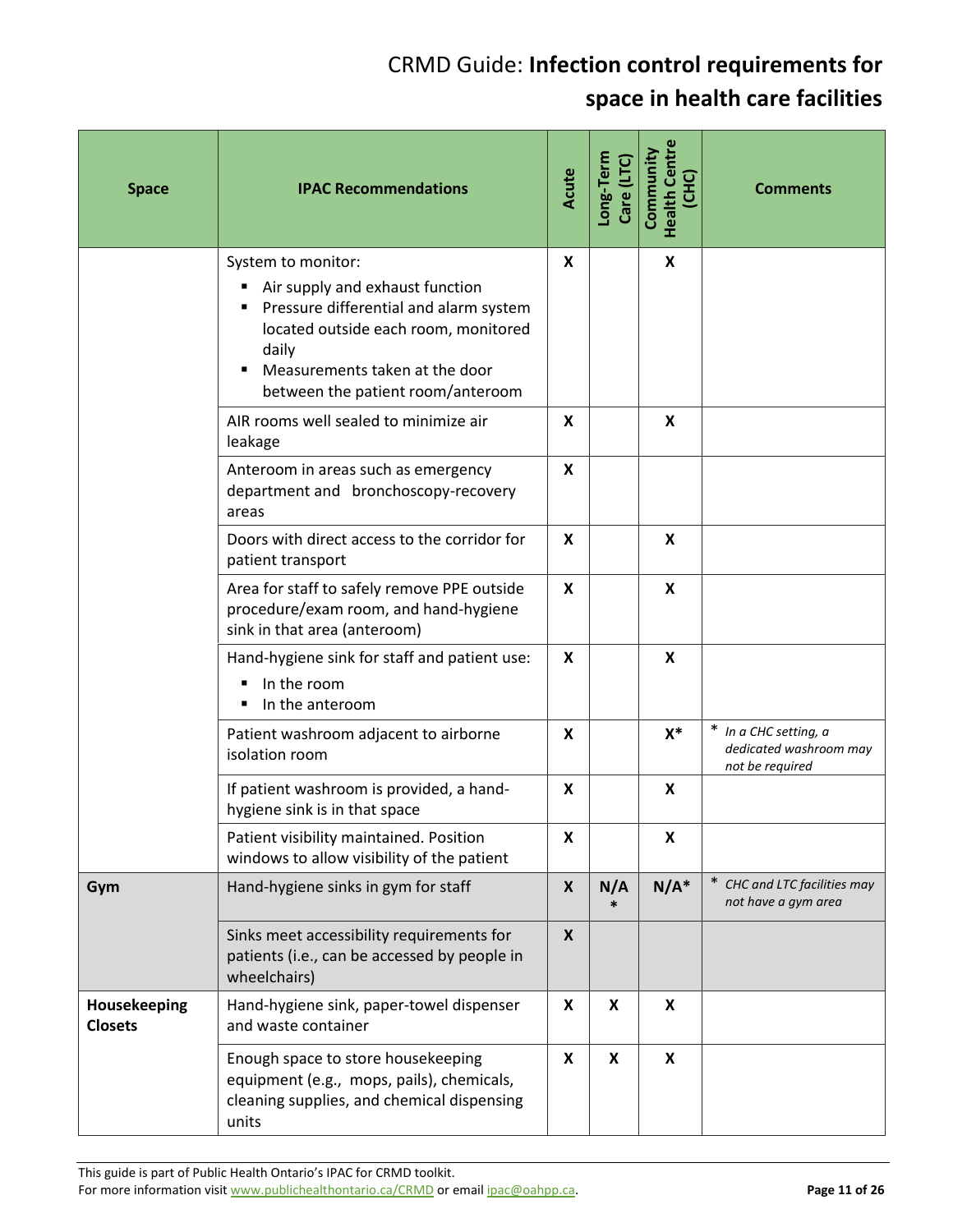| <b>Space</b>                                       | <b>IPAC Recommendations</b>                                                                                                                                                                                             | Acute                     | Long-Term<br>Care (LTC)   | <b>Health Centre</b><br>Community<br>(CHC) | <b>Comments</b> |
|----------------------------------------------------|-------------------------------------------------------------------------------------------------------------------------------------------------------------------------------------------------------------------------|---------------------------|---------------------------|--------------------------------------------|-----------------|
|                                                    | Shelving for supplies:<br>Non-fixed for supplies such as paper<br>٠<br>towel, toilet paper<br>Fixed for cleaning products                                                                                               | $\boldsymbol{\mathsf{x}}$ | $\boldsymbol{\mathsf{x}}$ | X                                          |                 |
|                                                    | Floor sink for dumping dirty water from<br>pails/buckets                                                                                                                                                                | X                         | X                         | X                                          |                 |
|                                                    | Hot and cold running water                                                                                                                                                                                              |                           |                           |                                            |                 |
| In-Patient /<br><b>Resident</b><br><b>Bedrooms</b> | Hand-hygiene stations (ABHR dispensers):<br>At point of care in each bed area<br>In corridor outside each bedroom<br>Anywhere staff feel ABHR is required                                                               | $\boldsymbol{X}$          | $\boldsymbol{X}$          |                                            |                 |
|                                                    | Hand- hygiene sinks:<br>Inside bedroom<br>Near entrance to room<br>Minimum of one sink for every 3<br>patients<br>No more than 6 metre distance<br>between a patient and sink                                           | X                         | $\boldsymbol{X}$          |                                            |                 |
|                                                    | Space for soiled-linen hamper and waste<br>container                                                                                                                                                                    | X                         | $\boldsymbol{x}$          |                                            |                 |
|                                                    | Space for storing patient's personal items                                                                                                                                                                              | $\boldsymbol{X}$          | $\boldsymbol{X}$          |                                            |                 |
|                                                    | Enough room around bed space for privacy<br>curtains                                                                                                                                                                    | X                         | X                         |                                            |                 |
|                                                    | Patients have direct access to washroom                                                                                                                                                                                 | $\boldsymbol{X}$          | $\boldsymbol{X}$          |                                            |                 |
| <b>In-Patient</b><br>Washrooms /                   | Toilet tanks should not be installed due to<br>issues with condensation                                                                                                                                                 | X                         | X                         |                                            |                 |
| <b>Resident</b><br><b>Washrooms</b>                | Toilets are not to be used to dispose of<br>waste from bedpans, etc. Do not install<br>bedpan cleaning wands or other spray and<br>toilet taps mechanisms. A separate waste<br>disposal method or equipment is required | $\boldsymbol{x}$          | X                         |                                            |                 |
|                                                    | Storage provided for:<br>Clean bedpans in patient washroom or<br>٠<br>at bedside<br>Patient wash basin in washroom or at<br>bedside                                                                                     | $\boldsymbol{x}$          | $\mathbf{x}$              |                                            |                 |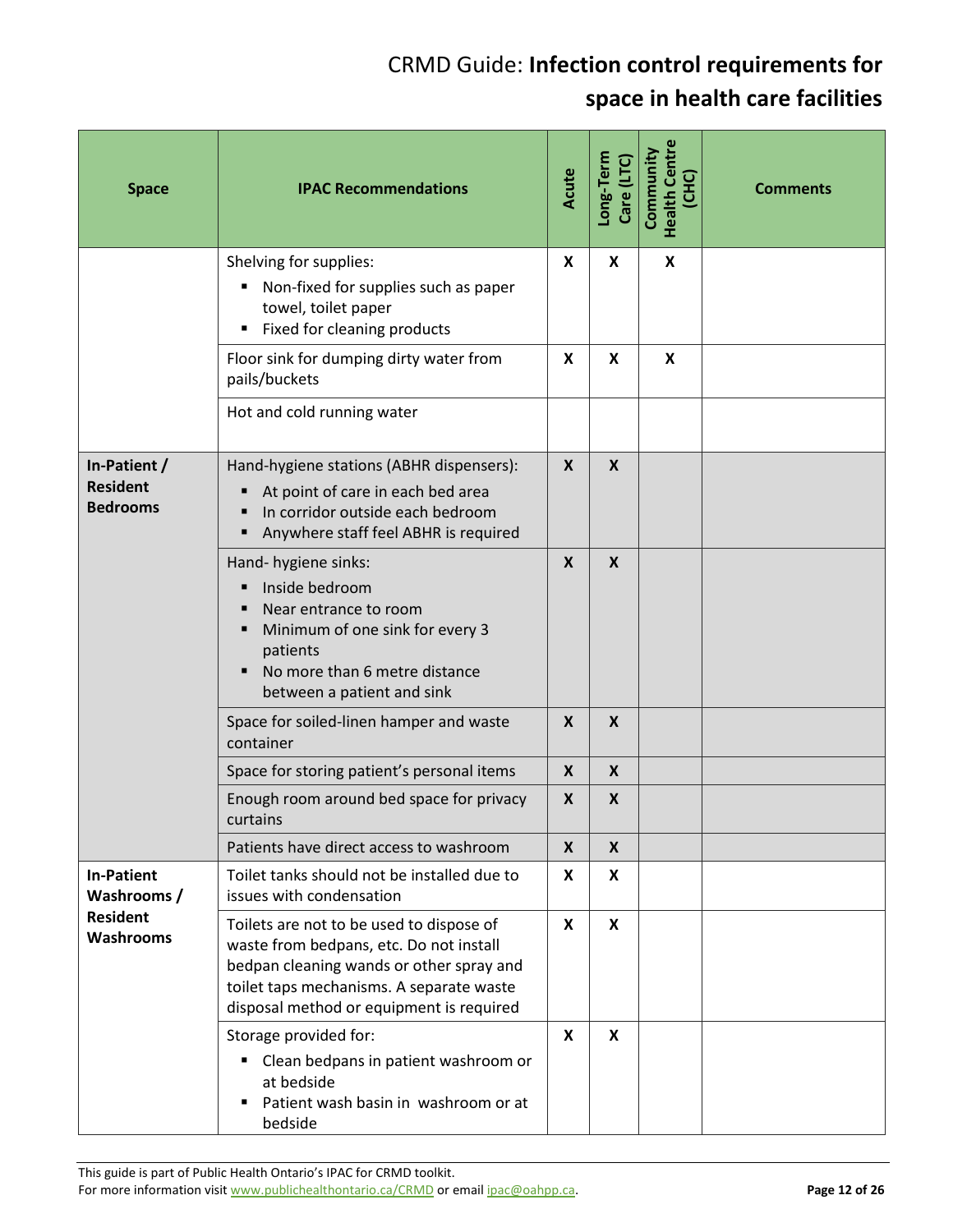| <b>Space</b>                                                                                                       | <b>IPAC Recommendations</b>                                                                                                                                                                                                                                                                                                                                                                                                                                         | Acute                                | Long-Term<br>Care (LTC) | <b>Health Centre</b><br>Community<br>(CHC) | <b>Comments</b>                                                                                                                  |
|--------------------------------------------------------------------------------------------------------------------|---------------------------------------------------------------------------------------------------------------------------------------------------------------------------------------------------------------------------------------------------------------------------------------------------------------------------------------------------------------------------------------------------------------------------------------------------------------------|--------------------------------------|-------------------------|--------------------------------------------|----------------------------------------------------------------------------------------------------------------------------------|
|                                                                                                                    | Store bedpan or urinal above toilet on<br>٠<br>shelf                                                                                                                                                                                                                                                                                                                                                                                                                |                                      |                         |                                            |                                                                                                                                  |
|                                                                                                                    | Hand-washing sink in the washroom for<br>patient's use only                                                                                                                                                                                                                                                                                                                                                                                                         | $\boldsymbol{x}$                     | $\boldsymbol{x}$        |                                            |                                                                                                                                  |
|                                                                                                                    | Space for patient's personal items when<br>using washroom                                                                                                                                                                                                                                                                                                                                                                                                           | X                                    | X                       |                                            | In long-term care, if the<br>washroom is shared, there<br>must be separate storage<br>space for each resident in the<br>washroom |
|                                                                                                                    | Shower floor is sloped to the drain. It should<br>not have a floor lip                                                                                                                                                                                                                                                                                                                                                                                              | X                                    | X                       |                                            |                                                                                                                                  |
| <b>In-Patient</b><br><b>Airborne</b><br><b>Isolation Rooms</b><br>(AIR)<br><b>AIR (Airborne</b><br>isolation Room) | Risk assessment performed to determine<br>the number of AIRs**:<br>Minimum of 1 per in-patient unit<br>٠<br>One AIR in the emergency department,<br>Ξ<br>dialysis, oncology and transplant units<br>AIR in areas where specialty care<br>٠<br>cannot be provided elsewhere (e.g.,<br>maternal/child, critical care,<br>bronchoscopy)<br>Risk assessment determines the need<br>٠<br>for AIR in diagnostic imaging and<br>ambulatory-care areas<br>Anteroom required | $\boldsymbol{X}$<br>$\boldsymbol{X}$ |                         |                                            |                                                                                                                                  |
|                                                                                                                    | Space for:<br>Soiled-linen hamper<br>Waste container                                                                                                                                                                                                                                                                                                                                                                                                                | X                                    |                         |                                            |                                                                                                                                  |
|                                                                                                                    | AIR has a patient's washroom with a<br>patient's hand-hygiene sink in the<br>washroom                                                                                                                                                                                                                                                                                                                                                                               | $\mathsf{x}$                         |                         |                                            |                                                                                                                                  |
|                                                                                                                    | Staff hand-hygiene sink:<br>In the bed room area<br>In the anteroom                                                                                                                                                                                                                                                                                                                                                                                                 | X                                    |                         | X                                          |                                                                                                                                  |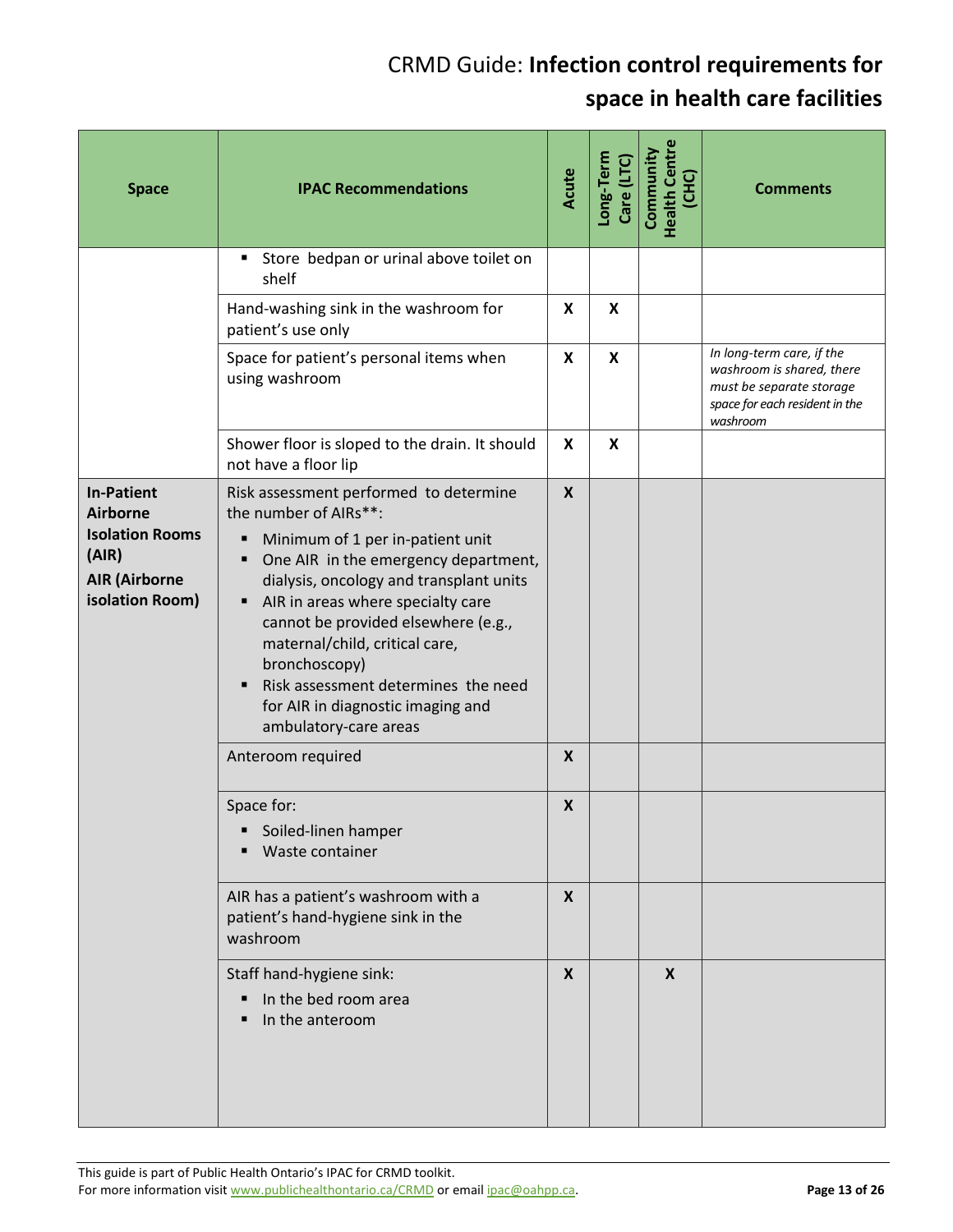| <b>Space</b>                | <b>IPAC Recommendations</b>                                                                                                                                                                                                                                                                                                                                                                                                                                                               | Acute                        | Long-Term<br>Care (LTC) | <b>Health Centre</b><br>Community<br>(CHC) | <b>Comments</b> |
|-----------------------------|-------------------------------------------------------------------------------------------------------------------------------------------------------------------------------------------------------------------------------------------------------------------------------------------------------------------------------------------------------------------------------------------------------------------------------------------------------------------------------------------|------------------------------|-------------------------|--------------------------------------------|-----------------|
|                             | Rooms for airborne isolation have negative<br>pressure:<br>With airflow from hall into examination<br>room. Exhaust vented to the outside.<br>Exhausted air should not re-enter the<br>building<br>If it is recirculated or if the exhausted<br>air can re-enter the building, it must<br>pass through a HEPA filter before being<br>exhausted outside<br>Negative pressure airflow and air<br>exchanges follow the Z317.2 document<br>(airflow should be inward from<br>adjacent spaces) | $\mathsf{X}$                 |                         | X                                          |                 |
|                             | AIRs well sealed to minimize air leakage<br>Monitoring devices and alarms installed<br>outside each room to monitor pressure<br>differentials (>7.5Pa or 0.03"wg):<br>Between inpatient bedroom and<br>п<br>anteroom<br>Between corridor and room                                                                                                                                                                                                                                         | $\mathsf{x}$<br>$\mathsf{X}$ |                         |                                            |                 |
|                             | Patients transported through anteroom into<br>bedroom                                                                                                                                                                                                                                                                                                                                                                                                                                     | X                            |                         |                                            |                 |
|                             | Patient visibility maintained. Position<br>windows to allow visibility of patient                                                                                                                                                                                                                                                                                                                                                                                                         | X                            |                         |                                            |                 |
| Laboratory<br><b>Spaces</b> | When planning, determine if space is a staff<br>workspace or if patients will also be tested<br>in area                                                                                                                                                                                                                                                                                                                                                                                   | $\pmb{\mathsf{X}}$           |                         | Χ                                          |                 |
|                             | Separate, dedicated room for laboratory<br>testing                                                                                                                                                                                                                                                                                                                                                                                                                                        | X                            |                         | X                                          |                 |
|                             | Lab testing room requires<br>Dedicated hand-hygiene sink<br>٠<br>Method for safe disposal of sharps<br>Method for safe disposal of waste<br>liquids and bio medical waste                                                                                                                                                                                                                                                                                                                 | X                            |                         | $\boldsymbol{\mathsf{X}}$                  |                 |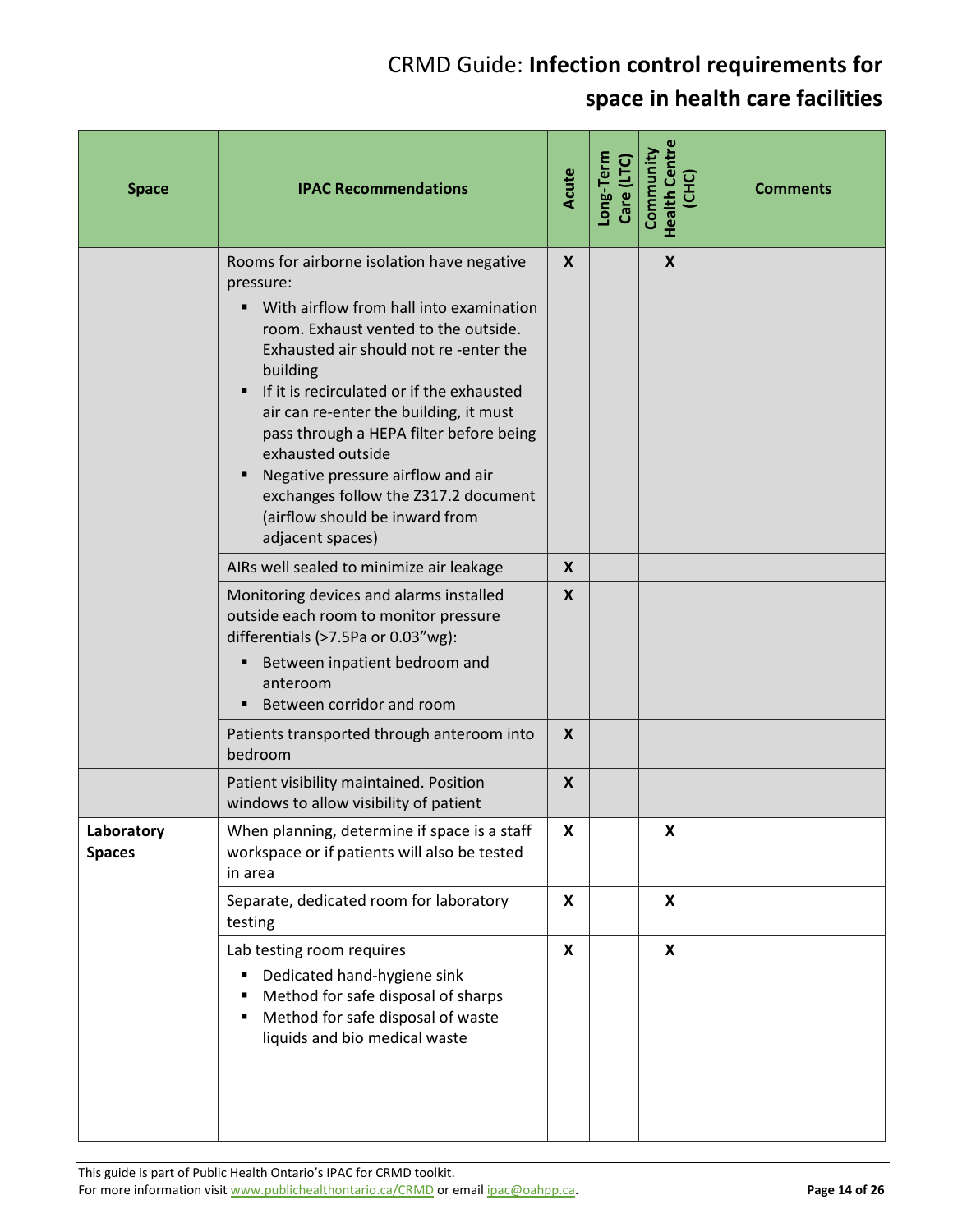| <b>Space</b> | <b>IPAC Recommendations</b>                                                                                                                                                                                                                                                                                                                                                                                                                                                                                                                                                | Acute | Long-Term<br>Care (LTC) | <b>Health Centre</b><br>Community<br>(CHC) | <b>Comments</b>                                                                                         |
|--------------|----------------------------------------------------------------------------------------------------------------------------------------------------------------------------------------------------------------------------------------------------------------------------------------------------------------------------------------------------------------------------------------------------------------------------------------------------------------------------------------------------------------------------------------------------------------------------|-------|-------------------------|--------------------------------------------|---------------------------------------------------------------------------------------------------------|
|              | <b>Clinical laboratory space:</b><br>Clothing changes and hand- hygiene stations<br>at exit from laboratory area<br>Airflow direction to flow from clean to less<br>clean<br>Traffic flow of staff as well as supply and<br>waste removal activities at lab perimeters<br>Appropriate space for managing and<br>disposing of biomedical waste<br>Appropriate mechanical systems in place for<br>biosafety cabinets<br>Clean space for preparing trays and storing<br>phlebotomy carts:<br>Includes a hand-hygiene sink<br>٠<br>All surfaces washable and able to withstand | X     |                         |                                            | This space must meet design<br>and ventilation requirements<br>as found in CSA Z314.8 and<br>CSA Z317.2 |
|              | chemicals<br><b>Central processing for specimen</b><br>receiving/referral:<br>Designated hand-hygiene sink should be<br>conveniently located for staff/patient use in<br>the central processing area<br>Space for specimen refrigerator                                                                                                                                                                                                                                                                                                                                    | X     |                         |                                            |                                                                                                         |
|              | <b>Microbiology and histology:</b><br>Designated hand-hygiene sink should be<br>conveniently located for staff at entrances,<br>exits and short distances within the lab<br>setting<br>Eyewash and emergency stations close to<br>work stations                                                                                                                                                                                                                                                                                                                            | X     |                         |                                            |                                                                                                         |
|              | Morgue/autopsy:<br>Dedicated cleaning supply storage<br><b>Drains</b>                                                                                                                                                                                                                                                                                                                                                                                                                                                                                                      | X     |                         |                                            |                                                                                                         |
|              | <b>Transfusion services:</b><br>Designated hand-hygiene sink conveniently<br>located for staff<br>Eyewash station                                                                                                                                                                                                                                                                                                                                                                                                                                                          | X     |                         |                                            |                                                                                                         |

This guide is part of Public Health Ontario's IPAC for CRMD toolkit. For more information visit www.publichealthontario.ca/CRMD or email ipac@oahpp.ca. **Page 15 Page 15** of 26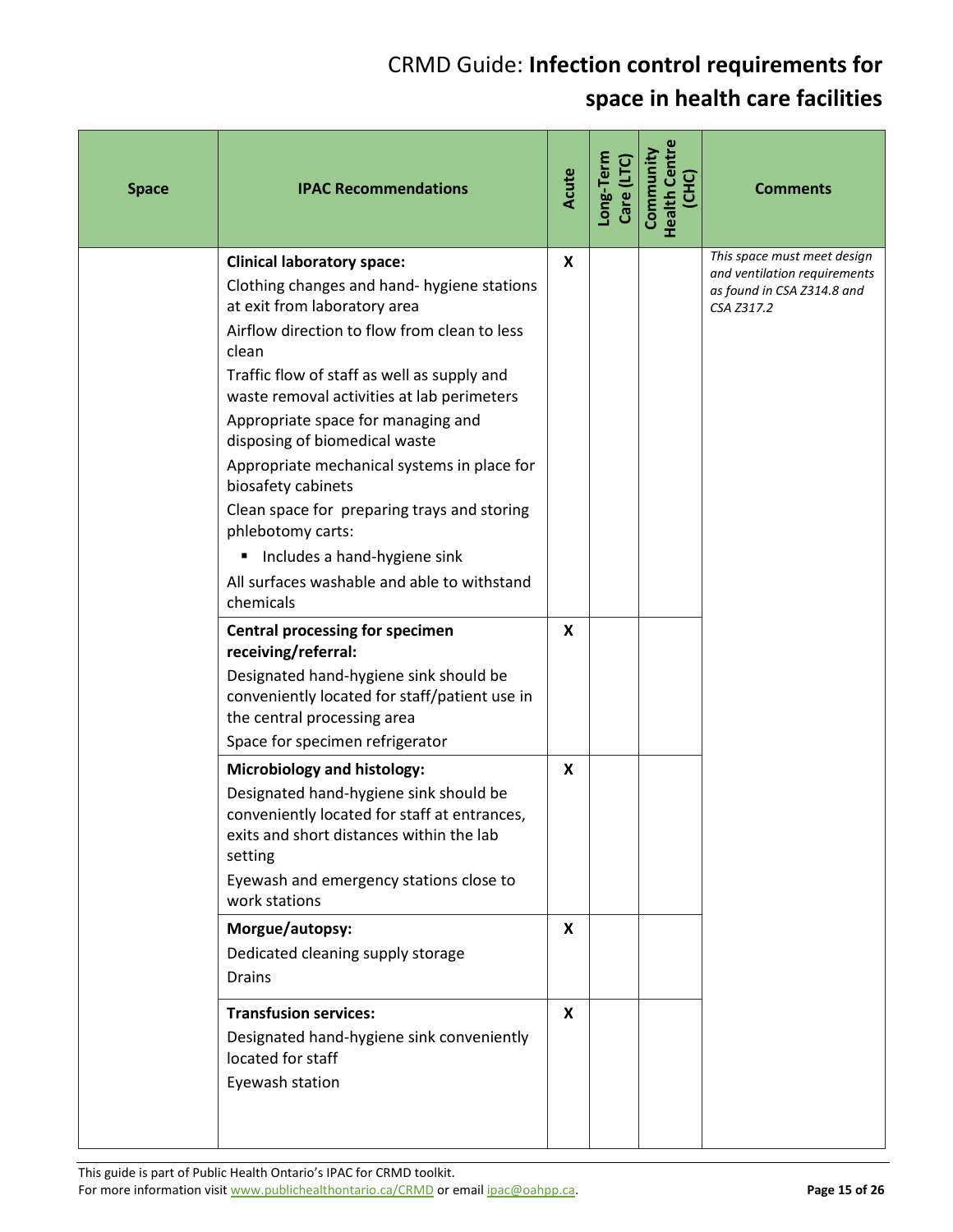| <b>Space</b>                       | <b>IPAC Recommendations</b>                                                                                                                                                                                                                   | Acute                     | Long-Term<br>Care (LTC) | <b>Health Centre</b><br>Community<br>(CHC) | <b>Comments</b>                                         |
|------------------------------------|-----------------------------------------------------------------------------------------------------------------------------------------------------------------------------------------------------------------------------------------------|---------------------------|-------------------------|--------------------------------------------|---------------------------------------------------------|
| Laundry                            | Designated hand-hygiene sink conveniently<br>located for staff use                                                                                                                                                                            | $\boldsymbol{X}$          | $\boldsymbol{X}$        |                                            |                                                         |
|                                    | If laundry service is offsite, there is a<br>separate space for receiving clean laundry<br>and storing soiled laundry                                                                                                                         | $\boldsymbol{X}$          | $\mathbf{x}$            |                                            |                                                         |
| Lounges for<br>Patients /          | Lounges should not be used for eating meals                                                                                                                                                                                                   | $\boldsymbol{\mathsf{x}}$ | X                       |                                            | A CHC would likely not have<br>a patient/visitor lounge |
| <b>Visitors</b>                    | Hand-hygiene station for patients/visitors                                                                                                                                                                                                    | X                         | X                       |                                            |                                                         |
| <b>Lounges for Staff</b>           | Hand-hygiene sink is located within 6<br>metres                                                                                                                                                                                               | X                         |                         | $\boldsymbol{X}$                           |                                                         |
| <b>Maternal</b><br><b>Programs</b> | Hand-hygiene sink located:<br>At each infant station<br>٠<br>In the triage / labour area<br>٠<br>In the intrapartum birthing suite<br>٠<br>In the infant resuscitation area<br>At preparation area for infant nutrition<br>In teaching areas  | X                         |                         |                                            |                                                         |
|                                    | Plan for secure/restricted fridges/freezers<br>for storing breastmilk                                                                                                                                                                         | X                         |                         |                                            |                                                         |
|                                    | Whirlpool tubs may be installed for<br>labouring mothers and requires clear<br>cleaning and disinfection instructions for all<br>parts:<br>Tub<br><b>Nozzles</b><br>Parts of the circulation system that<br>٠<br>come into contact with water | $\boldsymbol{x}$          |                         |                                            |                                                         |
|                                    | Waste-management plan for placental<br>material including storage and transfer. It<br>considers transport to family members for<br>cultural reasons                                                                                           | X                         |                         |                                            |                                                         |
|                                    | Space for storing equipment and supplies<br>in:<br>The intrapartum birthing room<br>٠<br>Infant resuscitation area                                                                                                                            | X                         |                         |                                            |                                                         |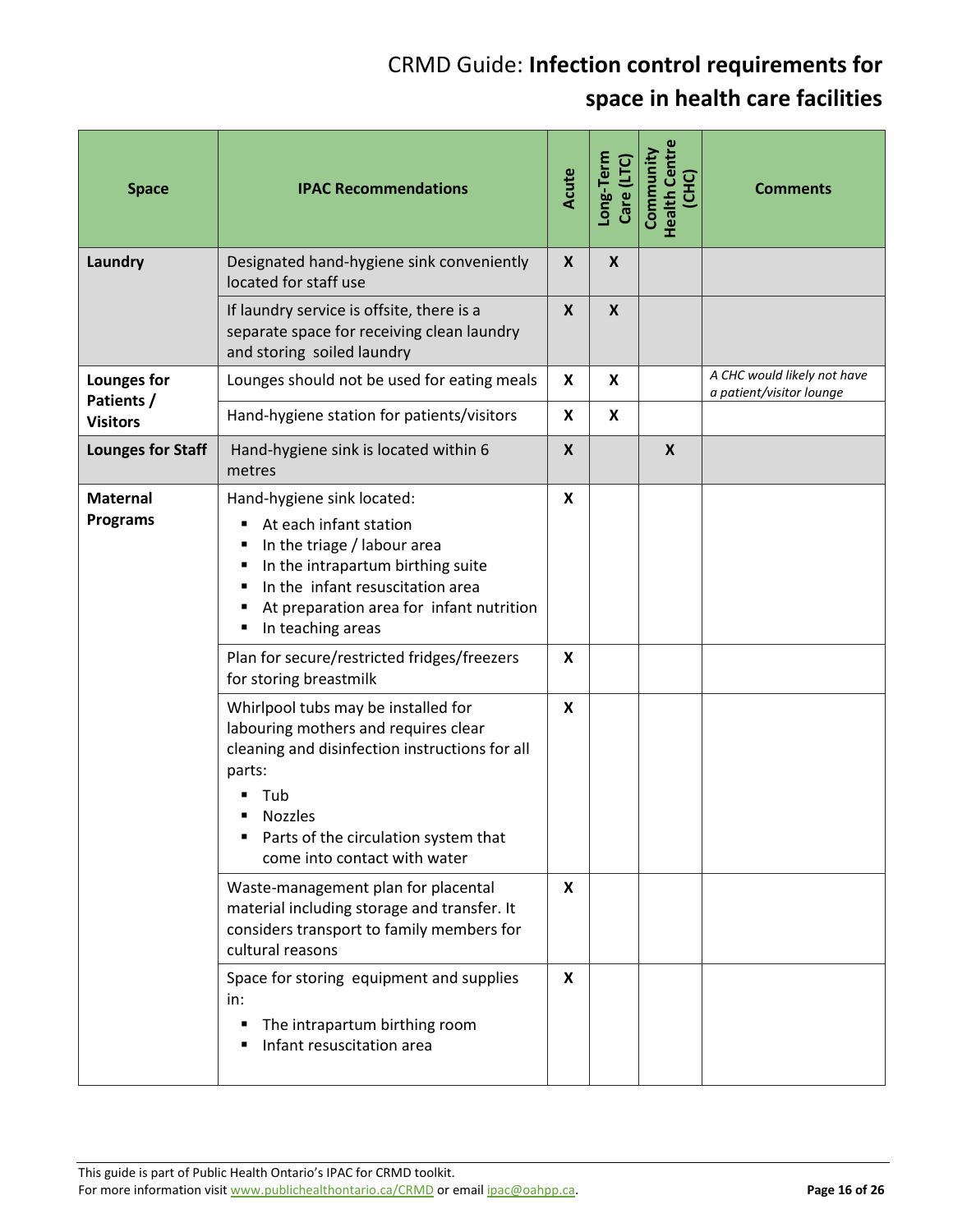| <b>Space</b>                            | <b>IPAC Recommendations</b>                                                                                                                                                 | Acute                     | Long-Term<br>Care (LTC    | <b>Health Centre</b><br>Community<br>(CHC) | <b>Comments</b>                                                                                     |
|-----------------------------------------|-----------------------------------------------------------------------------------------------------------------------------------------------------------------------------|---------------------------|---------------------------|--------------------------------------------|-----------------------------------------------------------------------------------------------------|
| <b>Medication</b><br>Rooms / Spaces     | Sink for hand-hygiene follows sink<br>specifications                                                                                                                        | $\boldsymbol{X}$          | $\boldsymbol{X}$          | $\boldsymbol{X}$                           |                                                                                                     |
|                                         | Sink located away from medication prep<br>area to avoid splashing                                                                                                           | $\boldsymbol{X}$          | $\boldsymbol{X}$          | $\boldsymbol{X}$                           |                                                                                                     |
|                                         | Waste liquids cannot be disposed of in the<br>hand-hygiene sink. Consider a disposal<br>system or area for disposing of waste liquids                                       | $\boldsymbol{X}$          | $\boldsymbol{\mathsf{X}}$ | $\boldsymbol{\mathsf{X}}$                  |                                                                                                     |
|                                         | If vaccines are provided, space for a vaccine-<br>safe refrigerator following vaccine-storage<br>requirements<br>Plans for backup power for a vaccine fridge                | $\boldsymbol{X}$          | $\mathsf{x}$              | $\boldsymbol{X}$                           |                                                                                                     |
|                                         | Counter for preparing medications                                                                                                                                           | $\boldsymbol{X}$          | $\boldsymbol{X}$          | $\boldsymbol{X}$                           |                                                                                                     |
|                                         | IPAC issues related to storing and preparing<br>medications has been addressed (e.g., use<br>for biological-safety cabinets in certain<br>areas, space for sharps disposal) | X                         | $\boldsymbol{X}$          | $\boldsymbol{X}$                           |                                                                                                     |
|                                         | Separate bio-medical and general waste                                                                                                                                      | $\boldsymbol{\mathsf{X}}$ | $\boldsymbol{\mathsf{X}}$ | $\boldsymbol{X}$                           |                                                                                                     |
| <b>Nourishment</b><br>Centres / Kitchen | Double sink: one sink for cleaning dishes and<br>utensils, the other dedicated to hand-<br>hygiene                                                                          | X                         | X                         | X*                                         |                                                                                                     |
|                                         | Ice machine                                                                                                                                                                 | X                         | X                         |                                            |                                                                                                     |
|                                         | Cupboards for storage and sufficient counter<br>space                                                                                                                       | X                         | X                         | $X^*$                                      | * For a CHC, the plan for a<br>nourishment centre<br>should meet as per public<br>health guidelines |
|                                         | If food is prepared for patients or visitors,<br>consult with your local public health unit<br>and existing legislation                                                     | $\boldsymbol{x}$          | $\boldsymbol{\mathsf{x}}$ | $\boldsymbol{\mathsf{X}}$                  |                                                                                                     |
| <b>Nursing Stations</b>                 | Hand-hygiene sink located within 6 m of a<br>nursing station/reception area                                                                                                 | $\boldsymbol{X}$          | $\boldsymbol{X}$          | $\boldsymbol{X}$                           |                                                                                                     |

This guide is part of Public Health Ontario's IPAC for CRMD toolkit.

For more information visit www.publichealthontario.ca/CRMD or email ipac@oahpp.ca. **Page 17 Page 17** of 26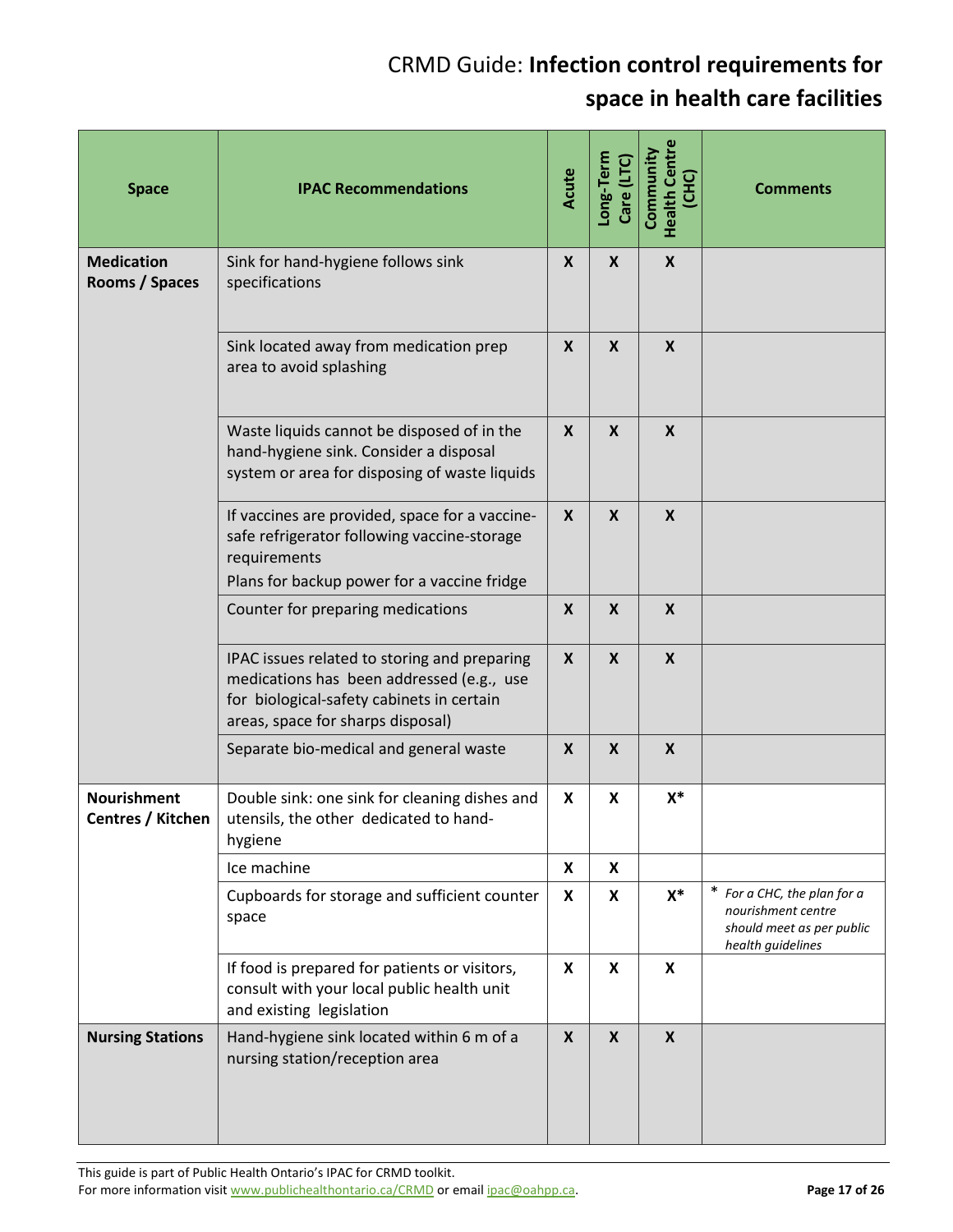| <b>Space</b>                     | <b>IPAC Recommendations</b>                                                                                                                                                                                                                              | Acute                          | Long-Term<br>Care (LTC) | <b>Health Centre</b><br>Community<br>(CHC) | <b>Comments</b> |
|----------------------------------|----------------------------------------------------------------------------------------------------------------------------------------------------------------------------------------------------------------------------------------------------------|--------------------------------|-------------------------|--------------------------------------------|-----------------|
| <b>Operating</b><br><b>Rooms</b> | If there is an anteroom, it must be<br>negatively pressurized in relation to the<br>operating room                                                                                                                                                       | X                              |                         |                                            |                 |
|                                  | Scrub sink located adjacent to room entry, in<br>an alcove                                                                                                                                                                                               | X                              |                         |                                            |                 |
|                                  | Space for staff to remove PPE and wash up<br>before entering public areas<br>Access to a patient- only washroom                                                                                                                                          | $\boldsymbol{\mathsf{x}}$<br>X |                         |                                            |                 |
| Pharmacy                         | Sink for hand-hygiene follows sink<br>specifications:                                                                                                                                                                                                    | X                              |                         |                                            |                 |
|                                  | In any room where medications are<br>open and prepared for distribution<br>Medications are protected from<br>splashing related to the hand-hygiene<br>sink                                                                                               |                                |                         |                                            |                 |
|                                  | Air handling and exchange systems:<br>Localized to the pharmacy area<br>Comply with CSA Z317.2<br>Laminar flow system with HEPA<br>filtration provided at the work station<br>where IV(intravenous) medications are<br>prepared                          | $\boldsymbol{\mathsf{X}}$      |                         |                                            |                 |
|                                  | Items selected for medication distribution<br>(e.g., carts, cassettes or other delivery<br>systems) are easy to clean and disinfect with<br>products that are safe and appropriate to<br>use in the pharmacy setting                                     | X                              |                         |                                            |                 |
|                                  | Adequate space for storing carts and space<br>for sharps disposal                                                                                                                                                                                        | X                              |                         |                                            |                 |
|                                  | Sterile prep areas (include chemotherapy<br>prep anteroom, chemo-therapy prep room,<br>sterile- prep anteroom and prep room,<br>packaging room) have access to:<br>Emergency eye-wash and hand-<br>hygiene sinks<br>Emergency shower without floor drain | $\mathsf{X}$                   |                         |                                            |                 |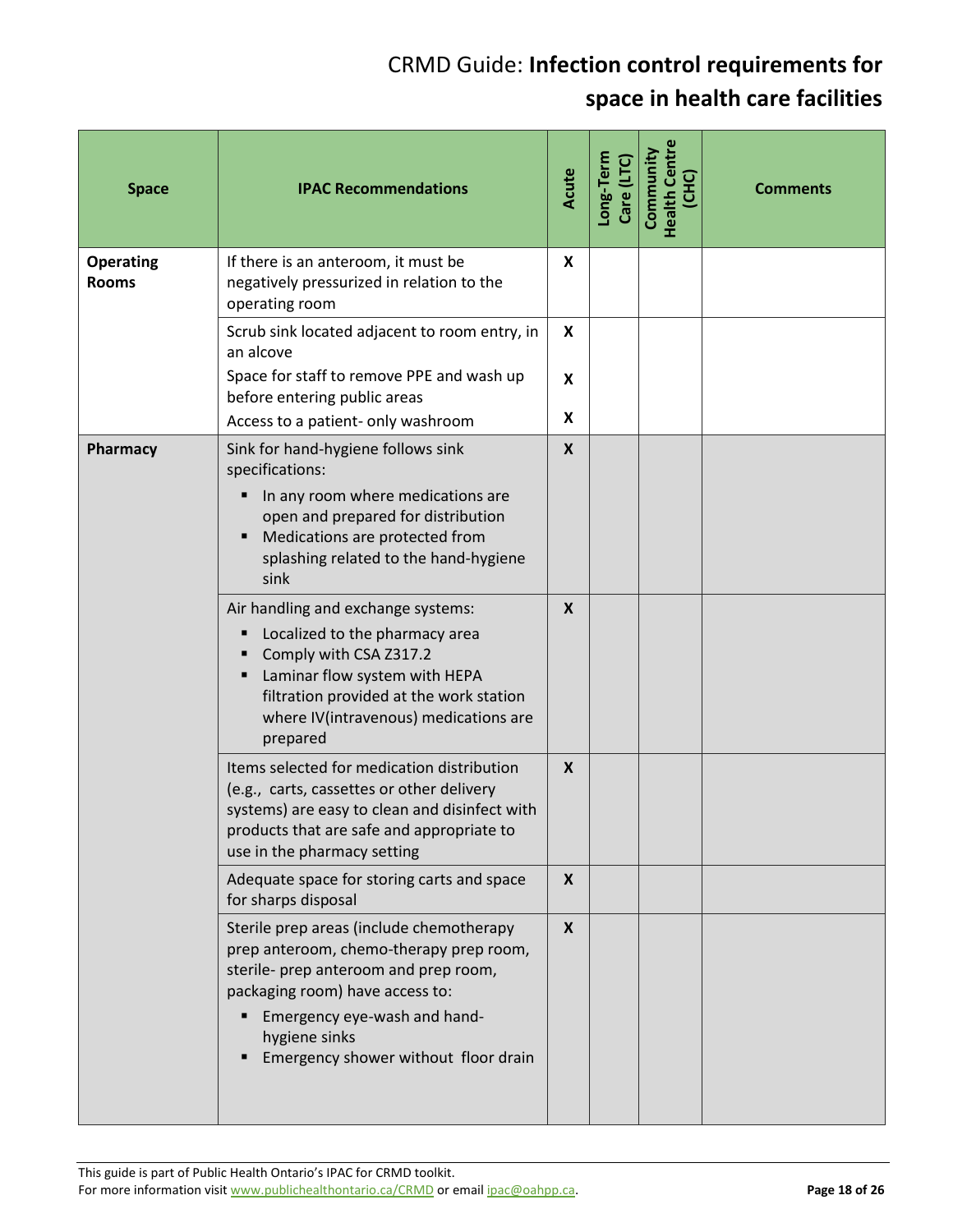| <b>Space</b>                                          | <b>IPAC Recommendations</b>                                                                                                                                                                                                                                                                                                                                                                                                                                                                                                                                                                                                                                                | Acute            | Long-Term<br>Care (LTC)   | <b>Health Centre</b><br>Community<br>(CHC) | <b>Comments</b> |
|-------------------------------------------------------|----------------------------------------------------------------------------------------------------------------------------------------------------------------------------------------------------------------------------------------------------------------------------------------------------------------------------------------------------------------------------------------------------------------------------------------------------------------------------------------------------------------------------------------------------------------------------------------------------------------------------------------------------------------------------|------------------|---------------------------|--------------------------------------------|-----------------|
|                                                       | The compounding area requires :<br>Emergency eye-wash and hand-<br>٠<br>hygiene sinks<br>Utility sink and area for drying                                                                                                                                                                                                                                                                                                                                                                                                                                                                                                                                                  | $\boldsymbol{X}$ |                           |                                            |                 |
| Pre / Post-<br><b>Anesthetic Care</b><br><b>Areas</b> | <b>Stage one recovery:</b><br>Sink for hand-hygiene follows sink<br>specifications (minimum of 1 hand-hygiene<br>sink for every 4 patients)<br>Clinical sink<br>٠<br>Method for disposing of human-waste<br>٠<br>Staff washroom located within work<br>area<br>Adequate space for storing supplies<br>Plan for managing an airborne<br>٠<br>isolation case<br><b>Stage two recovery:</b><br>Sink for hand-hygiene follows sink<br>specifications (minimum of 1 hand-hygiene<br>sink for every 4 patients)<br>Clinical sink<br>Method for disposing of human waste<br>Staff washroom located within work<br>area<br>Patient washroom<br>Adequate space for storing supplies | X<br>X           |                           |                                            |                 |
| <b>Receiving Space</b>                                | Plan for managing an airborne isolation<br>case<br>Separate areas for storing and picking up                                                                                                                                                                                                                                                                                                                                                                                                                                                                                                                                                                               | $\mathsf{X}$     | $\mathsf{X}$              | $\boldsymbol{X}$                           |                 |
|                                                       | garbage in the receiving / storage space                                                                                                                                                                                                                                                                                                                                                                                                                                                                                                                                                                                                                                   |                  |                           |                                            |                 |
|                                                       | Refrigerated area for storing waste<br>Space for cleaning and disinfecting<br>equipment (e.g., garbage cans and floor<br>drain)                                                                                                                                                                                                                                                                                                                                                                                                                                                                                                                                            | X<br>X           | X<br>X                    | X<br>X                                     |                 |
| <b>Reception Areas</b>                                | Transparent partition provides barrier<br>between staff and patient/visitors                                                                                                                                                                                                                                                                                                                                                                                                                                                                                                                                                                                               | X                | $\boldsymbol{\mathsf{X}}$ | $\boldsymbol{\mathsf{X}}$                  |                 |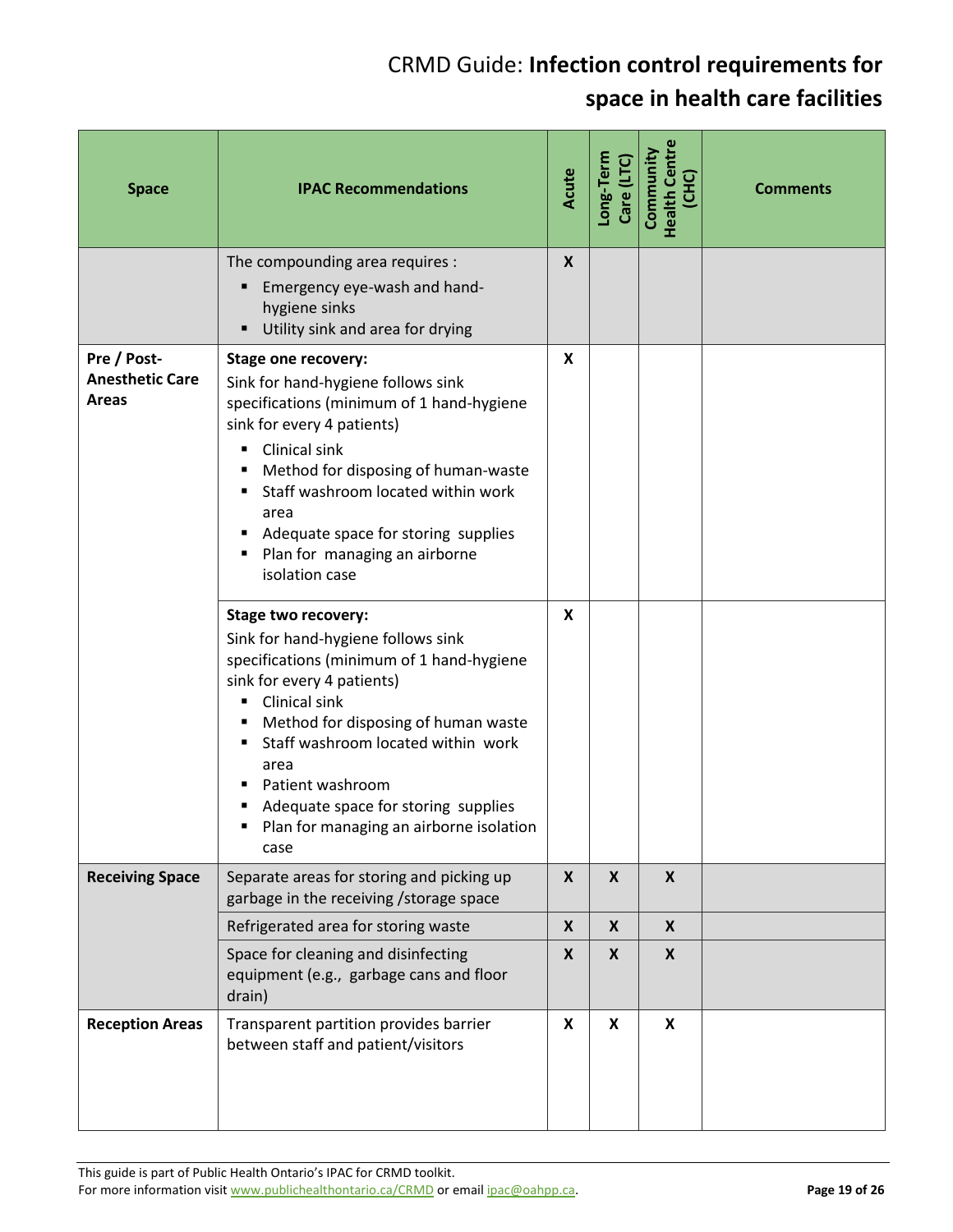| <b>Space</b>                             | <b>IPAC Recommendations</b>                                                                                                                                                                           | Acute            | Long-Term<br>Care (LTC) | <b>Health Centre</b><br>Community | <b>Comments</b>                                                                     |
|------------------------------------------|-------------------------------------------------------------------------------------------------------------------------------------------------------------------------------------------------------|------------------|-------------------------|-----------------------------------|-------------------------------------------------------------------------------------|
| Rehab / Therapy<br><b>Rooms</b>          | Convenient access to patient/resident<br>washroom where therapeutic programs<br>provided                                                                                                              | N/<br>$A^*$      | $\boldsymbol{X}$        |                                   | * If an ADL room is being<br>provided, a standard<br>bathroom should be<br>included |
|                                          | Sink for hand-hygiene follows sink<br>specifications and is located at entrance to<br>individual therapy rooms (e.g., speech,<br>recreation)                                                          | $\mathsf{x}$     | $\boldsymbol{X}$        |                                   |                                                                                     |
| Respiratory<br><b>Therapy</b>            | Medical equipment/devices reprocessed<br>centrally. If equipment is to be reprocessed<br>in the department, consider space needs for<br>proper cleaning, decontaminating,<br>reprocessing and storing | <b>X</b>         |                         |                                   |                                                                                     |
|                                          | Space for storing clean equipment and<br>supplies is physically separate from space to<br>receive and clean soiled materials                                                                          | X                |                         |                                   |                                                                                     |
| Reprocessing<br><b>Department</b>        | Area for reprocessing is segregated from<br>areas where client / patient care is provided                                                                                                             | $\mathsf{X}$     |                         | $\boldsymbol{\mathsf{X}}$         |                                                                                     |
| Pre-clean and<br>decontamination<br>area | Area for pre-cleaning and decontaminating<br>equipment has adequate space for<br>processing and storage of required<br>equipment and supplies                                                         | $\boldsymbol{X}$ |                         | $\boldsymbol{\mathsf{X}}$         |                                                                                     |
|                                          | Area is separate from where<br>clean/disinfected/sterile equipment is<br>handled or stored                                                                                                            | $\boldsymbol{X}$ |                         | $\boldsymbol{\mathsf{X}}$         |                                                                                     |
|                                          | Hand-hygiene sink at entrance and exit to<br>the decontamination area:<br>Sinks in this area should be hands free<br>٠                                                                                | $\mathbf{x}$     |                         | X                                 |                                                                                     |
|                                          | Work surface that is flat, cut resistant,<br>seamless, non -porous and easily<br>cleaned/disinfected. Stainless steel surfaces                                                                        | $\mathbf{x}$     |                         | $\boldsymbol{X}$                  |                                                                                     |
|                                          | Access to area restricted and allows one-<br>way movement of staff                                                                                                                                    | $\boldsymbol{X}$ |                         | $\boldsymbol{X}$                  |                                                                                     |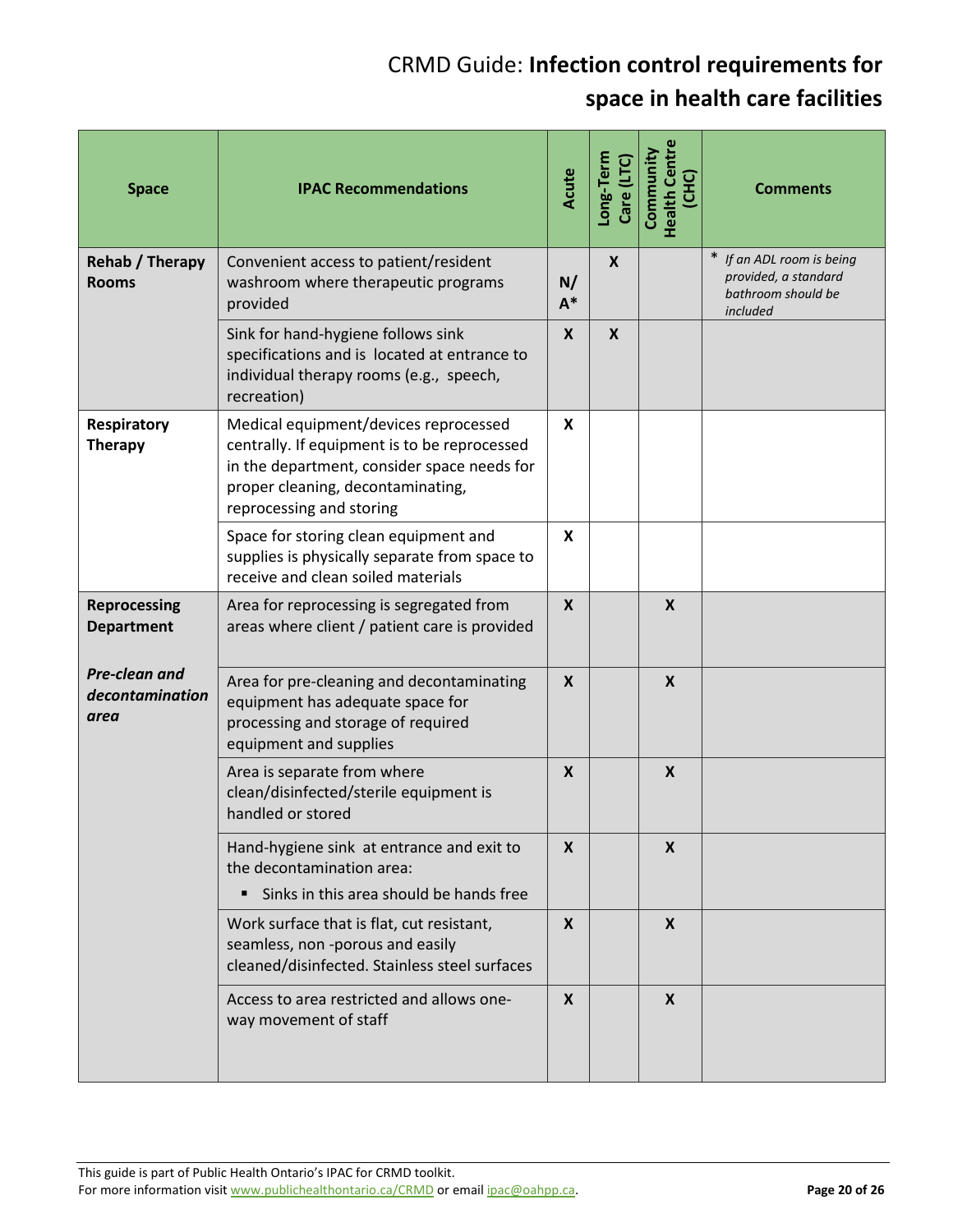| <b>Space</b>                            | <b>IPAC Recommendations</b>                                                                                                                                                                                                                                                                                                                                                                                        | Acute | Long-Term<br>Care (LTC) | <b>Health Centre</b><br>Community<br>(CHC) | <b>Comments</b>                                                                                |
|-----------------------------------------|--------------------------------------------------------------------------------------------------------------------------------------------------------------------------------------------------------------------------------------------------------------------------------------------------------------------------------------------------------------------------------------------------------------------|-------|-------------------------|--------------------------------------------|------------------------------------------------------------------------------------------------|
|                                         | Reprocessing areas within procedure areas<br>include:<br>Free-standing sink for hand-hygiene<br>Ξ<br>that follows sink specifications<br>Utility sink for cleaning equipment<br>Work counter<br>Appropriate ventilation systems and<br>fume hoods<br>Space and connections for automatic<br>٠<br>equipment used for reprocessing (e.g.,<br>ultrasonic cleansers, automated<br>endoscopic reprocessor, sterilizers) | X     | X                       | X                                          |                                                                                                |
| Respiratory<br>Therapy /<br>Anaesthesia | Sink for hand-hygiene follows sink<br>specifications                                                                                                                                                                                                                                                                                                                                                               | X     | *                       | *                                          | * Space may not be<br>applicable in a community<br>health clinic or long-term<br>care facility |
| <b>Support Areas</b>                    | Utility sink for cleaning equipment. (Note:<br>The space is often used for storing clean<br>equipment and gas cylinders)                                                                                                                                                                                                                                                                                           | X     | X                       | X                                          |                                                                                                |
| <b>Satellite</b><br>Pharmacy            | Sink for hand-hygiene follows sink<br>specifications                                                                                                                                                                                                                                                                                                                                                               | X     | $X^*$                   |                                            | * May not be included in a<br>long-term care facility                                          |
|                                         | Emergency eye wash                                                                                                                                                                                                                                                                                                                                                                                                 | X     | $\ast$                  |                                            |                                                                                                |
|                                         | Refrigerator for medication. Consider<br>requirements for storing vaccines                                                                                                                                                                                                                                                                                                                                         | X     | $\ast$                  |                                            |                                                                                                |
|                                         | Determine if a sterile prep area is required                                                                                                                                                                                                                                                                                                                                                                       | X     | $\ast$                  |                                            |                                                                                                |
| <b>Soiled Utility</b>                   | Area for temporary storage of items that<br>require cleaning, reprocessing or removal<br>and separation as waste                                                                                                                                                                                                                                                                                                   | X     | X                       | X                                          |                                                                                                |
|                                         | Area that is separate from the clean utility<br>room with separate access                                                                                                                                                                                                                                                                                                                                          | X     | X                       | X                                          |                                                                                                |
|                                         | Dedicated sink for hand-hygiene follows sink<br>specifications                                                                                                                                                                                                                                                                                                                                                     | X     | X                       | X                                          |                                                                                                |
|                                         | Utility/cleaning sink for disposing of waste<br>liquids (separate from hand-hygiene sink).<br>Waste liquids must not be disposed of in the<br>hand-hygiene sink                                                                                                                                                                                                                                                    | X     | X                       | $\pmb{\mathsf{X}}$                         |                                                                                                |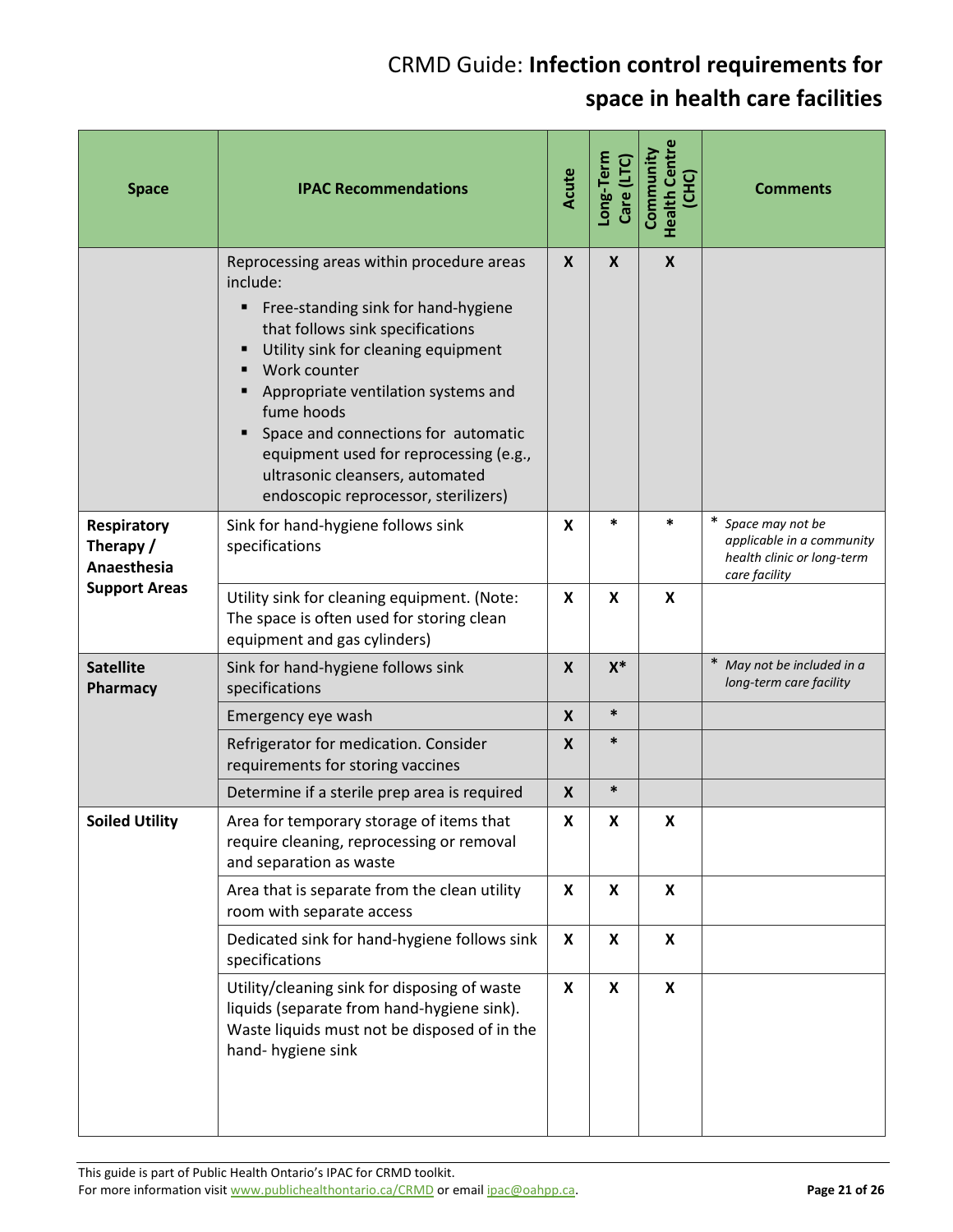| <b>Space</b> | <b>IPAC Recommendations</b>                                                                                                                                                                                                                                                                                                                                                                                                                                               | Acute | Long-Term<br>Care (LTC) | <b>Health Centre</b><br>Community<br>(CHC) | <b>Comments</b> |
|--------------|---------------------------------------------------------------------------------------------------------------------------------------------------------------------------------------------------------------------------------------------------------------------------------------------------------------------------------------------------------------------------------------------------------------------------------------------------------------------------|-------|-------------------------|--------------------------------------------|-----------------|
|              | Access to process for a disposable waste<br>container device or a closed human waste<br>container (e.g., macerator, clinical flushing rim<br>sink, washer disinfector)                                                                                                                                                                                                                                                                                                    | X     | X                       | X                                          |                 |
|              | When disposing of patient waste:<br>Splash protection should be provided<br>٠<br>to walls and nearby water supply, sinks<br>or human- waste management systems<br>Spray wands are not to be used for<br>rinsing of items<br>Equipment used to remove gross soil<br>should minimize aerosolization of<br>waste<br>If a hopper is installed, it must contain<br>any splashes and the control should be<br>located in a manner that does not<br>expose staff to contaminates | X     | X                       | X                                          |                 |
|              | Space for storing and separating:<br>Soiled linen<br>٠<br>General waste<br>Biomedical/hazardous waste<br>Confidential waste<br>Recycling<br>٠<br>Carts used to move soiled materials<br>from the room (i.e. items for<br>reprocessing)                                                                                                                                                                                                                                    | X     | X                       | $\boldsymbol{\mathsf{x}}$                  |                 |
|              | Consider using stainless steel counters and<br>shelves                                                                                                                                                                                                                                                                                                                                                                                                                    | X     | X                       | X                                          |                 |
|              | Consider two (2) soiled utility rooms<br>depending on unit design and staff travel<br>distances                                                                                                                                                                                                                                                                                                                                                                           | X     | X                       |                                            |                 |
|              | Room may be accessed from two (2) sides<br>provided it is not used as an entrance to<br>care spaces                                                                                                                                                                                                                                                                                                                                                                       | X     | X                       | X                                          |                 |
|              | Documented travel route for waste disposal<br>and pick up included in design                                                                                                                                                                                                                                                                                                                                                                                              | X     | X                       | X                                          |                 |
|              | Waste chutes are not recommended                                                                                                                                                                                                                                                                                                                                                                                                                                          | X     | X                       | $\boldsymbol{\mathsf{X}}$                  |                 |
|              | Floor drains required                                                                                                                                                                                                                                                                                                                                                                                                                                                     |       | X                       |                                            |                 |

This guide is part of Public Health Ontario's IPAC for CRMD toolkit. For more information visit www.publichealthontario.ca/CRMD or email ipac@oahpp.ca. **Page 22 of 26 Page 22 of 26**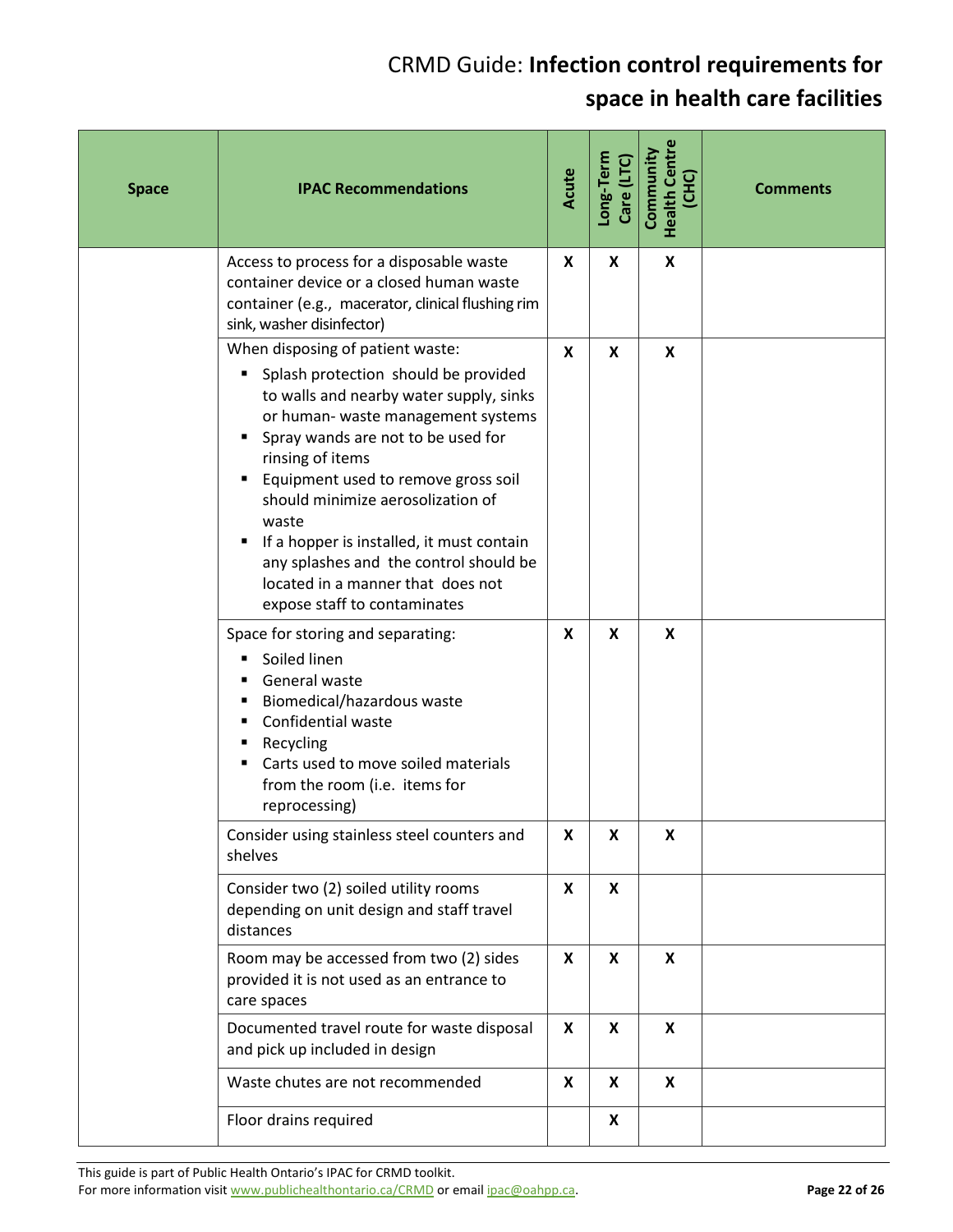| <b>Space</b>                              | <b>IPAC Recommendations</b>                                                                                                                                                                                                                                            | Acute            | Long-Term<br>Care (LTC) | <b>Health Centre</b><br>Community<br>(CHC) | <b>Comments</b> |
|-------------------------------------------|------------------------------------------------------------------------------------------------------------------------------------------------------------------------------------------------------------------------------------------------------------------------|------------------|-------------------------|--------------------------------------------|-----------------|
| <b>Sterile Core</b><br><b>Supply Area</b> | <b>Adequate space for:</b><br>Case carts for OR rooms<br><b>Supplies</b><br>Flash sterilizer<br>Additional anesthetic supplies<br>п<br><b>Emergency cart and supplies</b><br>٠<br><b>Blood fridge</b><br>٠<br>Medication dispensing system<br>п<br><b>Work station</b> | $\boldsymbol{X}$ |                         |                                            |                 |
|                                           | Direct access to medical- device<br>reprocessing area                                                                                                                                                                                                                  | $\boldsymbol{X}$ |                         |                                            |                 |
| <b>Storage Rooms</b>                      | Plan enough storage space for large and<br>small equipment, and to allow for<br>unexpected storage situations                                                                                                                                                          | $\mathsf{x}$     | X                       | X                                          |                 |
|                                           | Storage spaces for medical equipment and<br>supplies are secure                                                                                                                                                                                                        | X                | X                       | X                                          |                 |
| <b>Surgical Suite</b>                     | Anaesthesia workroom:<br>Requires a work counter and sink<br>٠<br>Storage for cylinders<br>Storage for clean items<br>Separate storage areas for soiled items<br>Fume hood if using<br>٠<br>cleaning/reprocessing chemicals or<br>agents                               | $\boldsymbol{X}$ |                         |                                            |                 |
|                                           | Sub-sterile supply (case-cart area):<br>Shelving in the area should be:<br>o Adjustable<br>Easy to maintain<br>$\circ$<br>Include a sink for hand-hygiene that<br>٠<br>follows sink specifications                                                                     | X                |                         |                                            |                 |
|                                           | Clean utility/work rooms:<br>Separate from soiled area<br>٠<br>Work counter and sink for hand-<br>hygiene that follows sink specifications<br>(do not include if this area is for<br>storage only)<br>Sufficient storage for clean supplies                            | X                |                         |                                            |                 |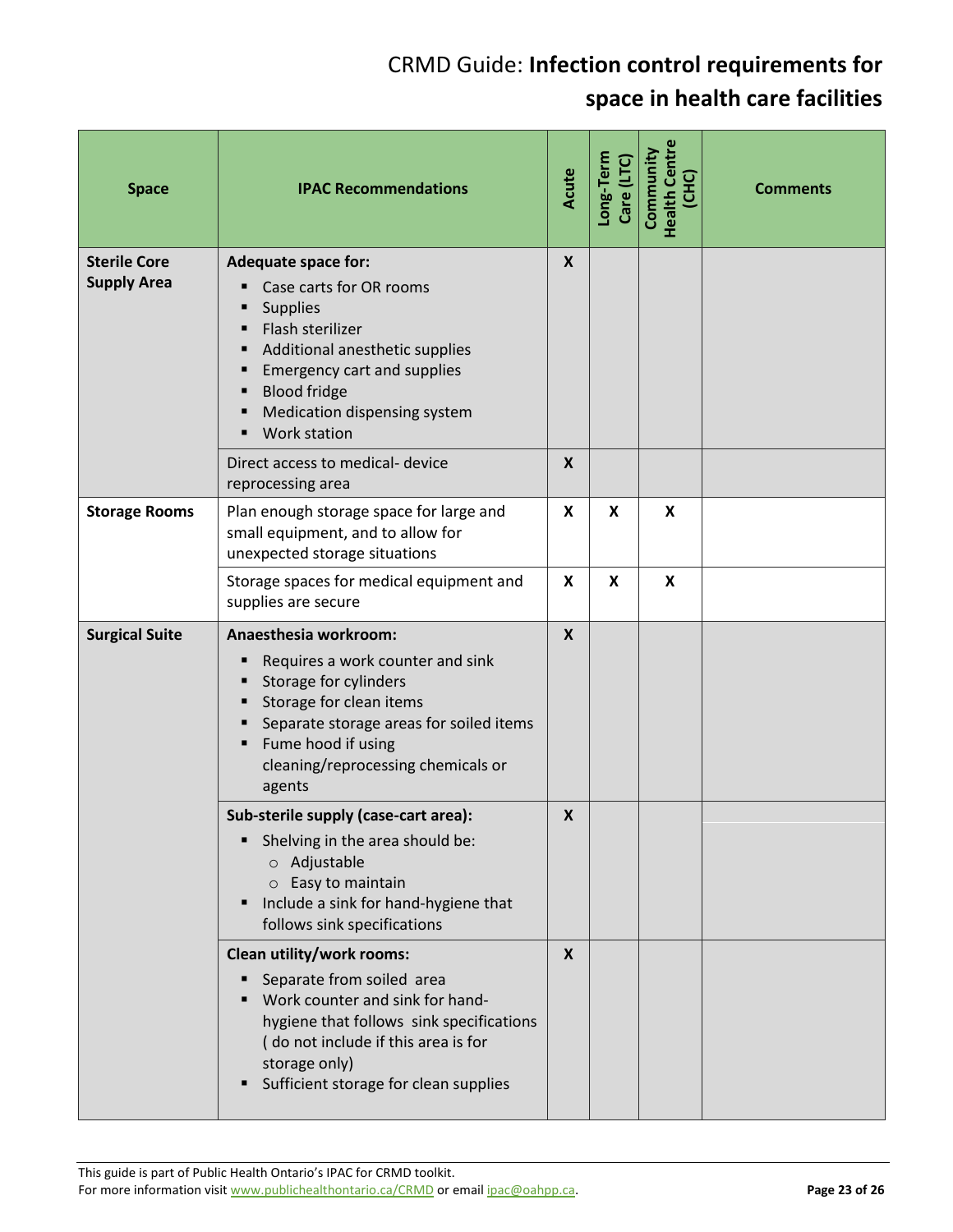| <b>Space</b>                                                | <b>IPAC Recommendations</b>                                                                                                                                                                                                                    | Acute                     | Long-Term<br>Care (LTC) | <b>Health Centre</b><br>Community<br>(CHC) | <b>Comments</b>                                                                                                                                                                                                                      |
|-------------------------------------------------------------|------------------------------------------------------------------------------------------------------------------------------------------------------------------------------------------------------------------------------------------------|---------------------------|-------------------------|--------------------------------------------|--------------------------------------------------------------------------------------------------------------------------------------------------------------------------------------------------------------------------------------|
|                                                             | Soiled work room:<br>Sink for hand-hygiene follows sink<br>specifications<br>Flushing rim sink or method for body-<br>٠<br>fluid disposal<br>Space for case-cart system, if being<br>٠<br>implemented<br>Space for waste and linen receptacles | $\boldsymbol{X}$          |                         |                                            |                                                                                                                                                                                                                                      |
|                                                             | Staff toilets and hand-hygiene sinks located<br>conveniently in the work area of the<br>operation room                                                                                                                                         | X                         |                         |                                            |                                                                                                                                                                                                                                      |
|                                                             | Scrub sinks for hand-hygiene outside each<br>procedure/operating room, with hands-free<br>operation and controls                                                                                                                               | $\mathsf{X}$              |                         |                                            |                                                                                                                                                                                                                                      |
| <b>Traffic Patterns</b>                                     | Clean items should not move through dirty<br>areas.                                                                                                                                                                                            | X                         | X                       | X                                          |                                                                                                                                                                                                                                      |
|                                                             | Dedicated route for transporting<br>clean/sterile supplies from storage and<br>central reprocessing departments:<br>Routes should not allow contact or<br>٠<br>temporary storage near contaminated<br>materials                                | X                         | X                       | X                                          |                                                                                                                                                                                                                                      |
|                                                             | Visitor routes provide minimal contact with<br>patient / clinical areas or supply<br>transportation routes                                                                                                                                     | X                         | X                       | $\boldsymbol{\mathsf{x}}$                  |                                                                                                                                                                                                                                      |
|                                                             | Safe transport routes determined for waste<br>and waste storage                                                                                                                                                                                | X                         | X                       | X                                          |                                                                                                                                                                                                                                      |
| <b>Treatment Chairs</b><br>e.g., dialysis /<br>chemotherapy | Minimum of 4 ft. between lounge /<br>treatment chairs                                                                                                                                                                                          | $\boldsymbol{X}$          |                         |                                            |                                                                                                                                                                                                                                      |
| Tub / Shower<br><b>Rooms</b><br><b>Waiting Rooms</b>        | Sink for hand-hygiene follows sink<br>specifications                                                                                                                                                                                           | $\boldsymbol{\mathsf{x}}$ | X                       | $X^*$                                      | CHC and emergency<br>departments to review<br>decontamination shower<br>room requirements<br>* A CHC may need a shower<br>room for patients to use<br>prior to an exam or<br>treatment. Determine<br>need through risk<br>assessment |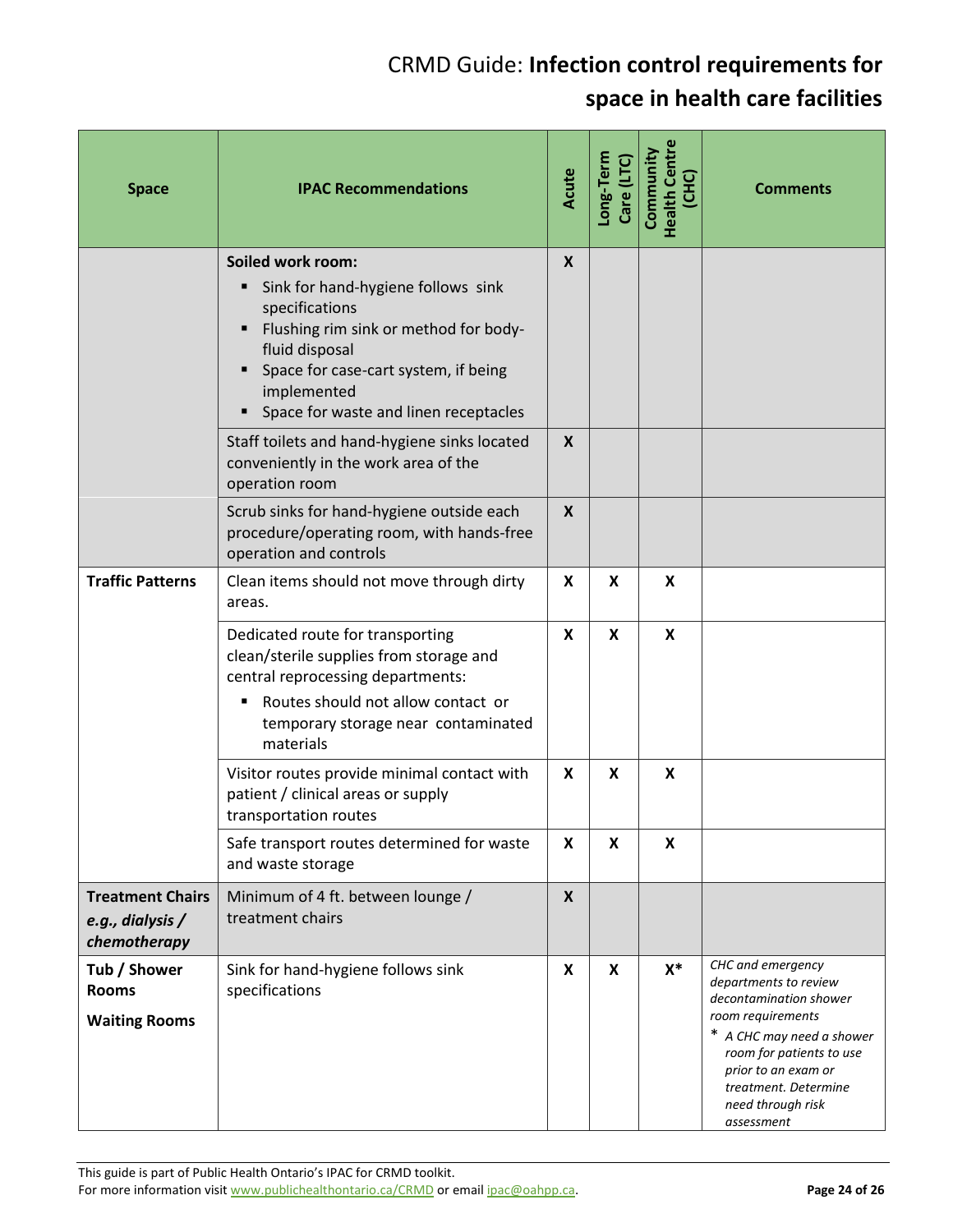| <b>Space</b>                 | <b>IPAC Recommendations</b>                                                                                                                            | Acute | Long-Term<br>Care (LTC)   | <b>Health Centre</b><br>Community<br>(CHC) | <b>Comments</b>                                                                                                                                        |
|------------------------------|--------------------------------------------------------------------------------------------------------------------------------------------------------|-------|---------------------------|--------------------------------------------|--------------------------------------------------------------------------------------------------------------------------------------------------------|
|                              | Toilet for patient                                                                                                                                     | X     | X                         | $X^*$                                      | If a shower room is installed<br>in a CHC, a toilet is required<br>in the space                                                                        |
|                              | One hair-washing sink in at least one<br>resident tub/shower room                                                                                      |       | X                         |                                            |                                                                                                                                                        |
|                              | Storage space for:<br><b>Supplies</b><br>٠<br>PPE for cleaning the tub after each<br>٠<br>patient's use                                                | X     | X                         |                                            |                                                                                                                                                        |
|                              | Shelf and/or hooks for patient supplies and<br>grooming items                                                                                          | X     | X                         |                                            |                                                                                                                                                        |
|                              | Floor and wall materials should be<br>mildew/mould resistant                                                                                           | X     | X                         |                                            |                                                                                                                                                        |
|                              | Tubs should not have recirculating water<br>jets                                                                                                       | X     |                           |                                            |                                                                                                                                                        |
|                              | Shower rooms have separate drain in<br>entryway and shower area                                                                                        | X     | $\boldsymbol{\mathsf{x}}$ |                                            |                                                                                                                                                        |
|                              | Area created to allow separation of<br>infectious persons from non-infectious<br>persons. A minimum of 2 meters separation<br>in patient waiting areas | X     |                           | $\boldsymbol{\mathsf{x}}$                  | Ideally separation of 2<br>meters between patients<br>with respiratory infections                                                                      |
|                              | Waiting area visible to the reception/nursing<br>station                                                                                               | X     |                           | $\boldsymbol{\mathsf{x}}$                  |                                                                                                                                                        |
|                              | Airflow should be negative compared to<br>adjacent areas                                                                                               | X     |                           |                                            |                                                                                                                                                        |
| <b>Washrooms</b><br>(public) | Sink for hand-hygiene follows sink<br>specifications Consider hands-free sink                                                                          | X     | $\boldsymbol{x}$          | $\boldsymbol{X}$                           | Must also consider<br>accessibility requirements<br>In long-term care, may use<br>lever-handled taps that<br>clearly distinguish hot and<br>cold water |
|                              | Hands-free paper-towel dispensers                                                                                                                      | X     | X                         | $\boldsymbol{\mathsf{X}}$                  |                                                                                                                                                        |
|                              | Toilets should not have a tank due to risk of<br>condensation                                                                                          | X     | X                         | $\boldsymbol{X}$                           |                                                                                                                                                        |
|                              | Urinals should not be installed, only a toilet                                                                                                         | X     | X                         | $\boldsymbol{\mathsf{X}}$                  |                                                                                                                                                        |
|                              | Public washrooms installed outside program<br>area                                                                                                     | X     | X                         | $\boldsymbol{X}$                           |                                                                                                                                                        |